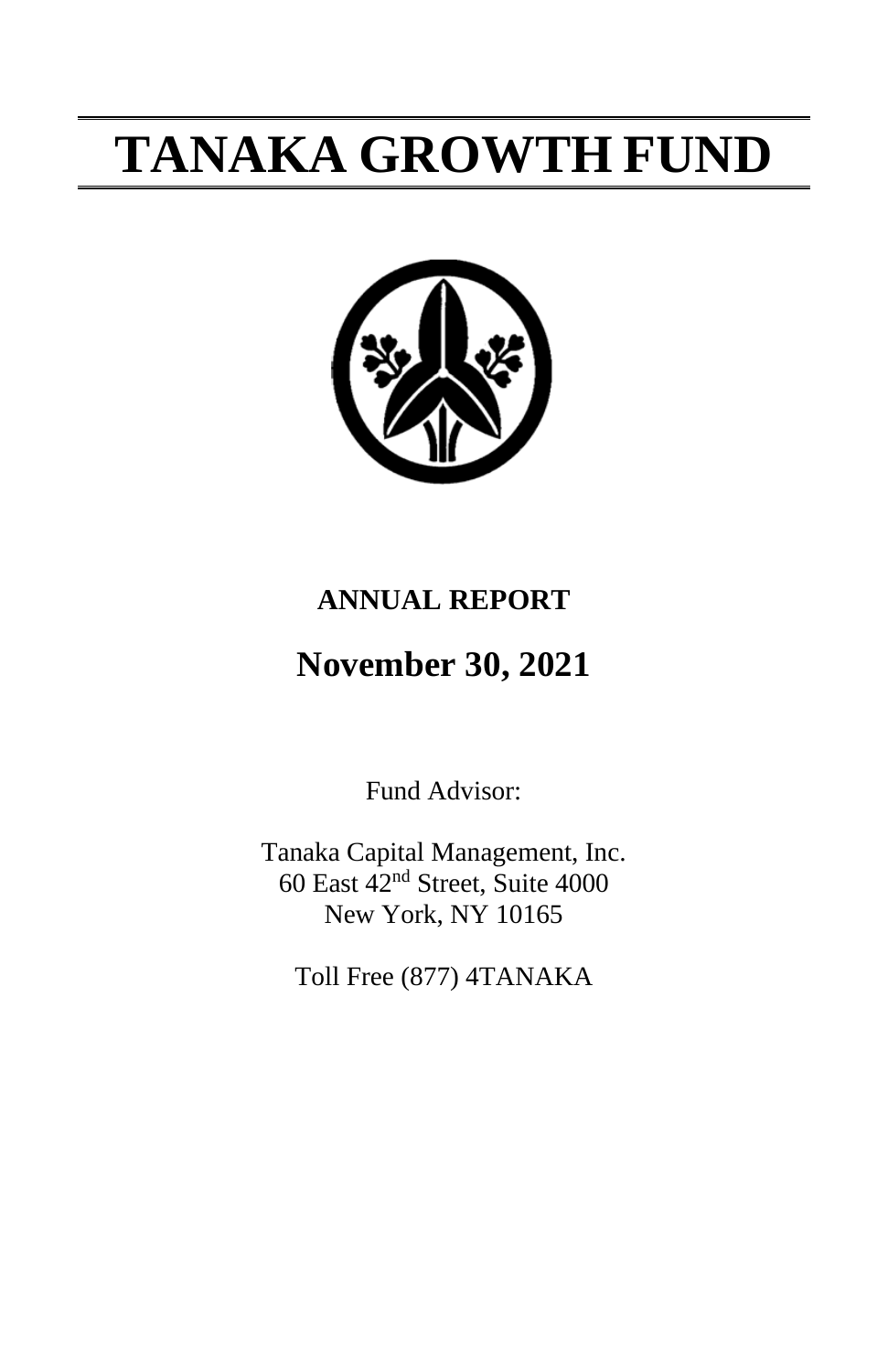

#### LETTER TO SHAREHOLDERS

#### Dear Fellow Shareholder, January 2022

The stock market continued to grind higher in 2021 with the S&P 500 achieving its third straight year of 18% or greater total returns. Stocks overcame labor and supply shortages, less accommodative monetary policy, and disruptions from COVID variants as the snapback in the US economy spurred corporate profits, and stocks, to new highs.

Against this backdrop, the TANAKA Growth Fund was up approximately 62% in its fiscal year ending 11/30/21 versus gains of approximately 31% and 28% for the Wilshire 2500 Growth and S&P 500 indexes. For calendar year 2021, the Fund was up 27% versus total returns of 28% and 29% for these same indexes. After achieving a #1 ranking by Lipper in the Multicap Core category for 2020, the Fund earned another #1 ranking in its category by Lipper for the nine months through September 2021. Contribution to the Fund's performance in 2021 was broad-based across stocks of various sizes, styles, and industries. During the calendar year, we had four stocks up 98% or more (Semiconductors, Biotech, Specialty Materials), two stocks up 60-80% (Private Equity, IT Consulting), four stocks up 40-60% (Uranium, Semiconductor, Auto, Financial Services), and three stocks up 30-40% (Semiconductor, Consumer Electronics, Specialty Insurance).

Following outsized returns in several of our top holdings in 2020, we trimmed certain positions in early 2021 to reduce concentration in the Fund and comply with the diversification rules that govern the Fund. These sales in addition to some of our other portfolio moves during the year generated significant capital gains that we were unable to fully offset with realized losses as we have been able to do in years' past. As a result, long-term capital gains of \$2.65 per share were distributed to TANAKA Growth Fund shareholders on December  $28<sup>th</sup>$ , 2021. Please consult with your accountant regarding tax implications of this distribution for 2021.

In 2022, we anticipate stocks to be flat to modestly higher with continued stock market volatility as economic and corporate earnings growth return to more normal levels and monetary policy begins to tighten. In this environment, we believe it is even more important for active managers to find companies doing things internally to generate growth even in a softer economy or stock market.

#### **Investment Outlook**

The macro backdrop remains positive in 2022 with the US economy projected to grow at a real rate of 3-4% as it continues to recover from the pandemic-induced recession. We expect supply chain disruptions to gradually ease throughout the year and reduce some of the inflationary pressures in the economy. In addition, the labor market continues to recover and US households continue to have strong balance sheets and pentup demand for goods and services. While further economic recovery remains dependent on COVID, we believe that future virus variants are more likely to become less severe over time.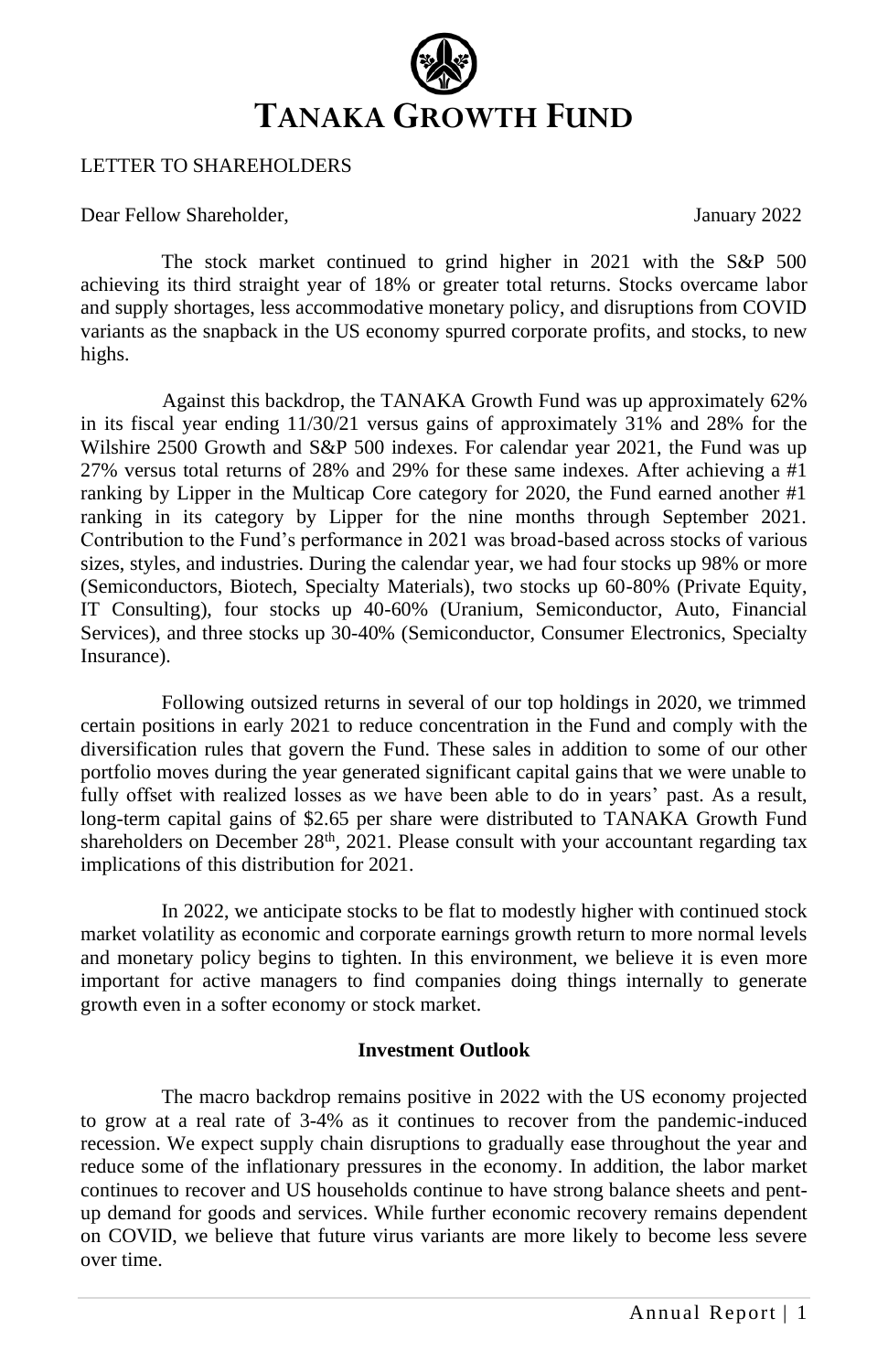

#### LETTER TO SHAREHOLDERS (CONTINUED)

Central Bank policy will be a top focus in 2022 as the Federal Reserve begins to tighten after several years of accommodative policy. With strong economic growth and inflation above its 2% target, the Fed is tapering its asset purchases and has signaled to the market that it will begin to raise interest rates in the coming months. We expect policy tightening to be gradual and well-telegraphed and believe that the economy is strong enough to absorb the 3-4 rate hikes currently expected this year. However, we acknowledge that the Fed's balancing act of taming high inflation without choking off the economic recovery raises the risk of a policy mistake.

Against this backdrop of strong economic growth and shifting monetary policy, we expect stocks to be flat to modestly higher over the next 12 months. We believe that equities are supported by robust revenue and corporate profit growth while margins remain healthy. Corporate balance sheets also remain strong which could lead to higher dividends, more stock buybacks, and elevated M&A activity. However, as interest rates rise, valuation multiples on stocks may come down from the current historically high levels, creating a headwind for equities. Still, we note that stocks have historically performed well during prior rate-hike cycles with double- to triple-digit percent gains for the S&P 500 in four of the last five Fed interest rate hike cycles and a decline of only 5% in the one down cycle dating back to 1994, according to Dow Jones Market Data.

#### **Maintaining Balanced Portfolio Strategy & Emphasizing Stock Picking**

We believe that some of the stock market dynamics of 2021 may continue in the new year: 1) Increased stock market volatility as investors balance strong corporate fundamentals versus tightening monetary policy; 2) Growth and Cyclical stocks taking turns outperforming each other as investors react to ongoing inflation readings and Fed policy changes; and 3) Speculative and thematic stocks falling out of favor as investors seek stocks with real revenue, earnings, and cash flow growth and more reasonable valuations given expectations for higher interest rates in the coming years.

In this environment, we are maintaining a balanced portfolio strategy with Cyclical stocks that should benefit from economic recovery and Value stocks with high quality businesses but below-market P/E multiples in addition to our stable of Growth stocks that benefit from company-specific growth opportunities and secular megatrends. We remain busy researching and identifying companies that we perceive to be undervalued and unappreciated by the market. We are also utilizing internet-based tools, placing video interviews on YouTube and publishing articles on Seeking Alpha, etc. to speed up the discovery of our stocks by other investors. We continue to focus on companies with proprietary platforms launching iterations of new products and services, generating growth for many years and addressing long-term trends like 5G, Internet of Things, cloud computing, AI, e-commerce, aging demographics, synthetic biology, and environmental sustainability. Some of our Platform Growth companies are already reaping the benefits of their well-established platforms, however several of our holdings are just beginning to build and monetize their platforms, providing the opportunity for durable long-term growth well beyond the current economic recovery.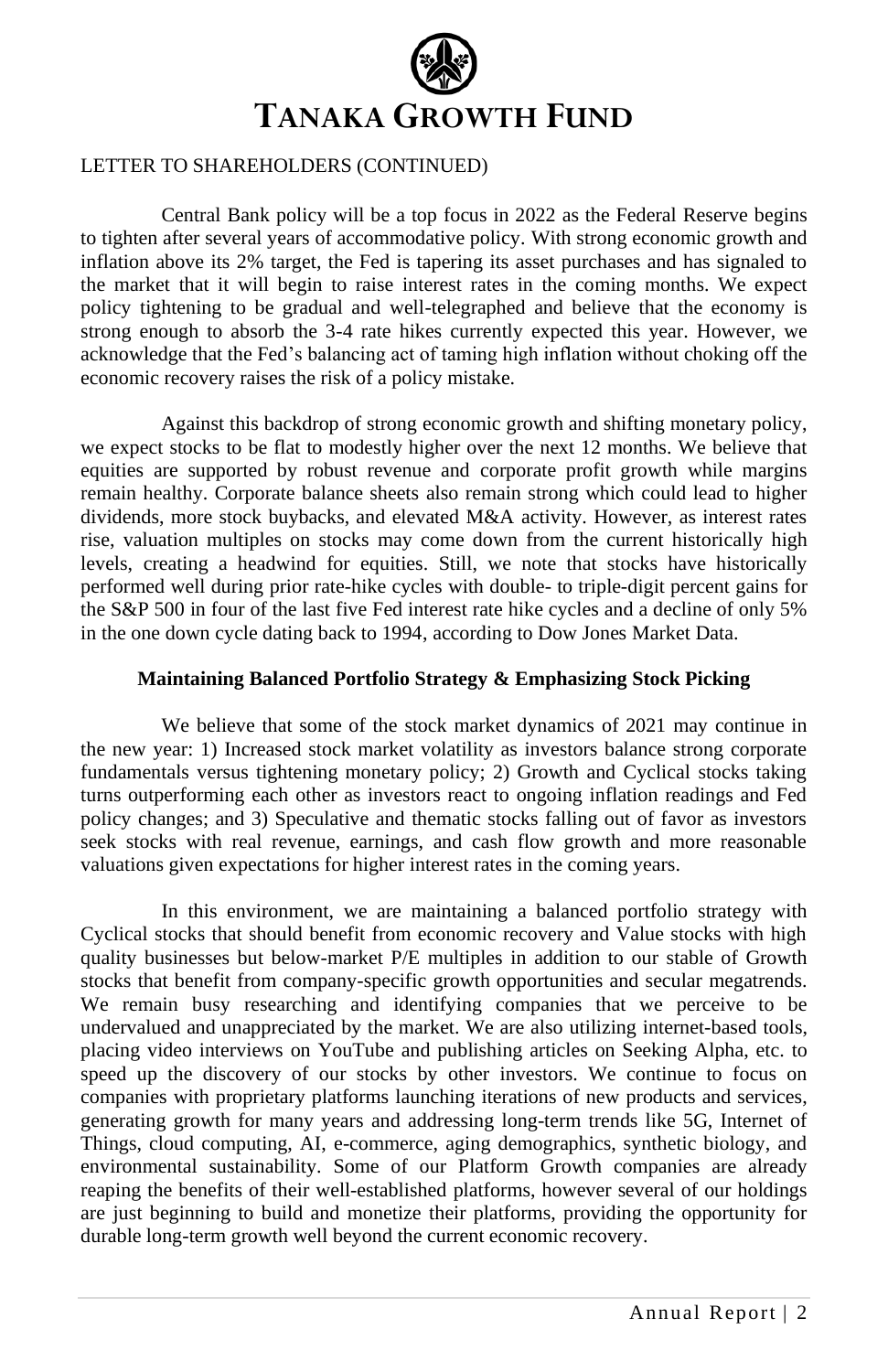

#### LETTER TO SHAREHOLDERS (CONTINUED)

#### **Risks to Our Outlook**

The greatest risk to our constructive outlook on stocks is inflation from supply chain and labor shortages and related monetary policy responses. We believe that inflation will likely remain elevated in the near-term but should gradually moderate over the next 12-18 months as global supply chain disruptions ease and monetary policy begins to normalize. If high inflation persists longer than expected, the Fed may become more aggressive in raising interest rates and reducing its balance sheet than markets anticipate, which could have negative implications for stocks and the broader economy. COVID-19 also continues to be a risk as emerging variants have the potential to exacerbate supply chain issues and disrupt the global economic recovery. We are encouraged by increasing vaccination rates around the world and believe that future variants are likely to become less severe over time, which we hope to lead to a gradual return to more normal societal and economic activity. We also continue to monitor geopolitical tensions, which have the potential to escalate and be disruptive to markets and economies.

#### **Review of Fiscal 2021**

In fiscal 4<sup>th</sup> Quarter ending 11/30/21, the Fund was down 12.9% vs. returns of 8.0% and 1.3% for the Wilshire 2500 Growth and S&P 500 indexes. In the Fund's fiscal year ending 11/30/21, the Fund was up 62.2% vs. gains of 31.2% and 27.9% for the Wilshire 2500 Growth and S&P 500.

Technology holdings were the largest contributors to the Fund's gains in fiscal 2021. Our Semiconductor and Semiconductor Capital Equipment stocks had another strong year of outperformance as demand for chips continued to outpace supply, driven by accelerated growth and adoption of 5G, cloud computing, AI, gaming, and electric vehicles along with a sharp global economic recovery. Several of our other Technology holdings also outperformed the broader market, particularly those benefiting from cloud adoption and elevated smartphone, laptop, and tablet demand as the world continues to work and educate remotely. We added to our positions in several Financial stocks in the last 18 months and are pleased that these Financials were meaningful contributors to performance during the year. Our Private Equity holding profited from rising asset prices and elevated deal activity while our Financial Services stock benefited from strong trading and investment banking activity along with improving economic and financial conditions. Fund performance also benefited during the fiscal year from gains in several stock picks across a variety of industries including Auto, Biotech, Synthetic Biology, and Uranium.

The Fund's gains in fiscal 2021 were partially offset by declines in some of our Biotech stocks as well as our Media holding. One of our Biotech holdings fell after several mixed clinical trial results, however the company has a large pipeline addressing a variety of large and small diseases and will have several key clinical trials reporting data in 2022. Another Biotech holding dropped after the FDA unexpectedly declined to approve its New Drug Application for a cancer-related illness. We believe there is still a path forward for this drug to treat this disease and would note that the company is also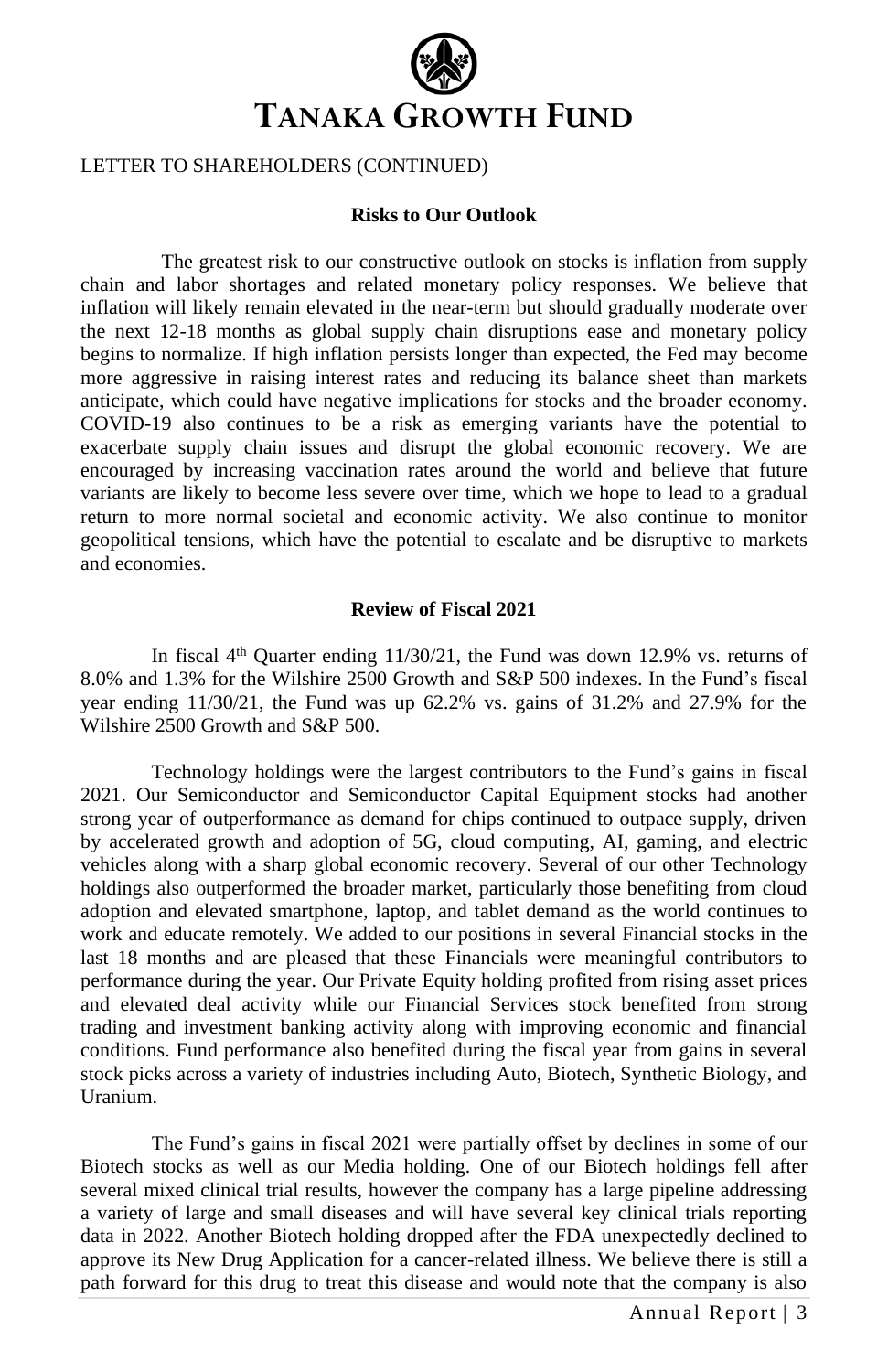

#### LETTER TO SHAREHOLDERS (CONTINUED)

planning to seek regulatory approval for its drug to treat Non-Small Cell Lung Cancer in 2022. Our Media holding also underperformed this year despite continued subscriber and revenue growth for its video streaming platforms, which we believe will be better appreciated by investors.

If you are interested in adding to your Fund investment or enrolling in a monthly automatic investment plan you can call 1-877-4-TANAKA. You may also send a check written out to the TANAKA Growth Fund to:

> The TANAKA Growth Fund c/o Mutual Shareholder Services 8000 Town Centre, Suite 400 Broadview Heights, OH 44147

Please call or email us if you have any questions. Thank you for your ongoing support!

Archamp Tancha

Graham Tanaka, CFA

Benjamin Bratt

*The Fund's prospectus contains important information about the Fund's investment objectives, potential risks, management fees, charges and expenses, and other information. Please read and consider it carefully before investing or sending money. You may obtain a current copy of the Fund's prospectus by calling 1-877-4-TANAKA.* 

*The Fund's past performance does not guarantee future results. The investment return and principal value of an investment in the Fund will fluctuate so that an investor's shares, when redeemed, may be worth more or less than their original cost. Current performance of the Fund may be lower or higher than the performance quoted. Performance data current to the most recent month end may be obtained by calling 1- 877-4-TANAKA.*

**60 East 42nd Street, Suite 4000, New York, 10165 P: (212) 490-3380 E-mail[: tanaka@tanaka.com](mailto:tanaka@tanaka.com) Website: www.tanaka.com**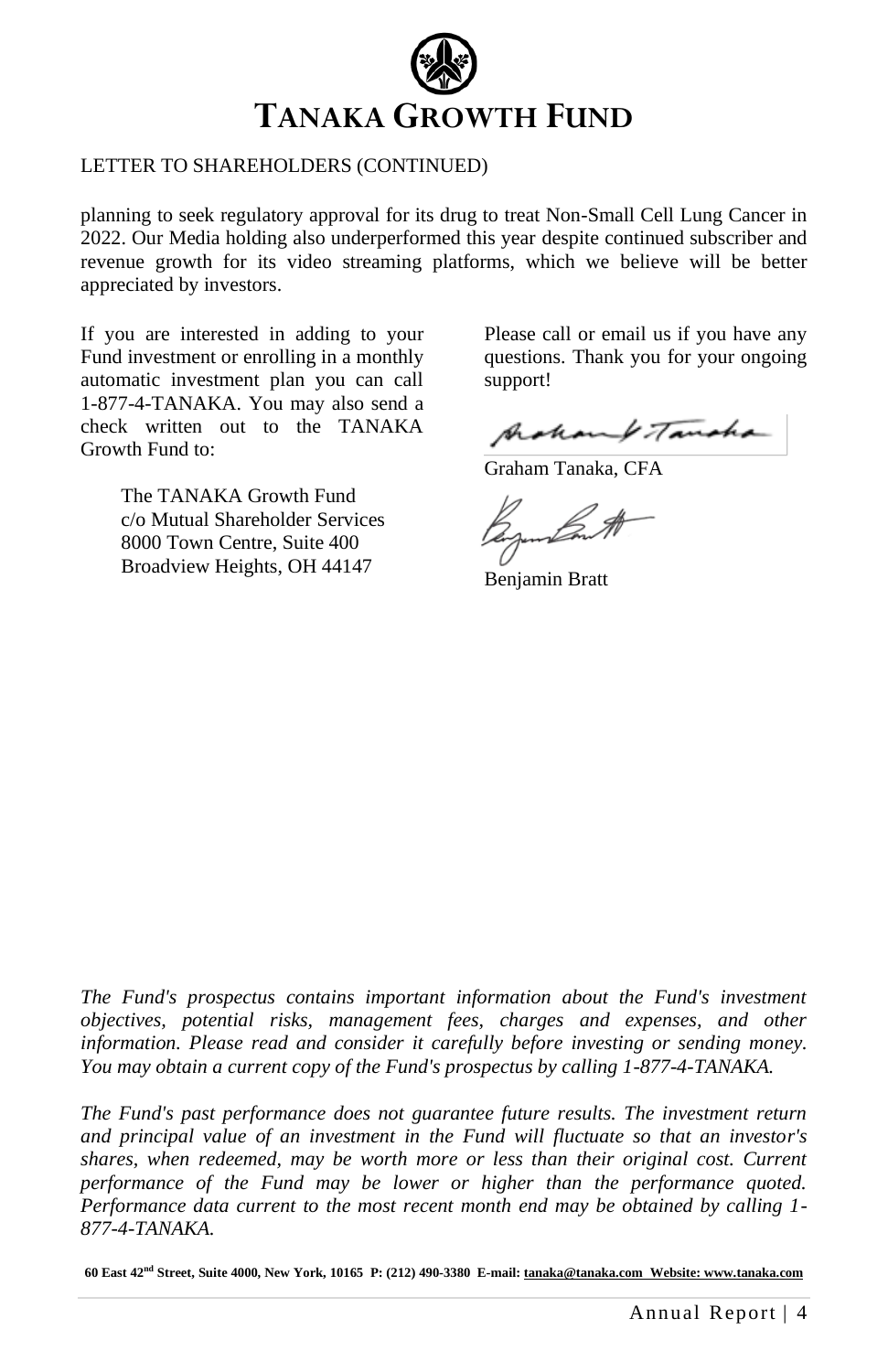### PORTFOLIO ILLUSTRATION November 30, 2021 (UNAUDITED)

#### **TANAKA Growth Fund (TGFRX)**

Performance through November 30, 2021

#### Comparison of the Growth of a \$10,000 Investment in the TANAKA Growth Fund, Class R and the Wilshire 2500 Growth Index



The chart above assumes an initial investment of \$10,000 made on December 30, 1998 (commencement of Fund operations) and held through November 30, 2021. THE FUND'S RETURN REPRESENTS PAST PERFORMANCE AND DOES NOT GUARANTEE FUTURE RESULTS. The returns shown do not reflect the deduction of taxes that a shareholder would pay on Fund distributions or the redemption of Fund shares. Investment returns and principal values will fluctuate so that your shares, when redeemed, may be worth more or less than their original purchase price. Current performance of the Fund may be lower or higher than the performance quoted. Performance data current to the most recent month may be obtained by calling 1-877- 4TANAKA.

The Fund is a non-diversified fund. The Fund may be subject to additional risk since it can invest in smaller capitalization companies including technology stocks, and it may invest up to 45% of its net assets in foreign securities, including multinational and emerging market securities. You should carefully consider the investment objectives, potential risks, management fees, and charges and expenses of the Fund before investing. Please read the prospectus carefully before investing as it contains this and other information about the Fund. You may obtain a current copy of the Fund's Prospectus by calling 1-877-4TANAKA. Investment return and principal value fluctuate in response to the activities of individual companies and general market and economic conditions.

The Wilshire 2500 Growth Index is a benchmark of the large and small-sized growth companies in the US equity market. It is a float-adjusted, market capitalization-weighted derivative index of the Wilshire 2500 Index.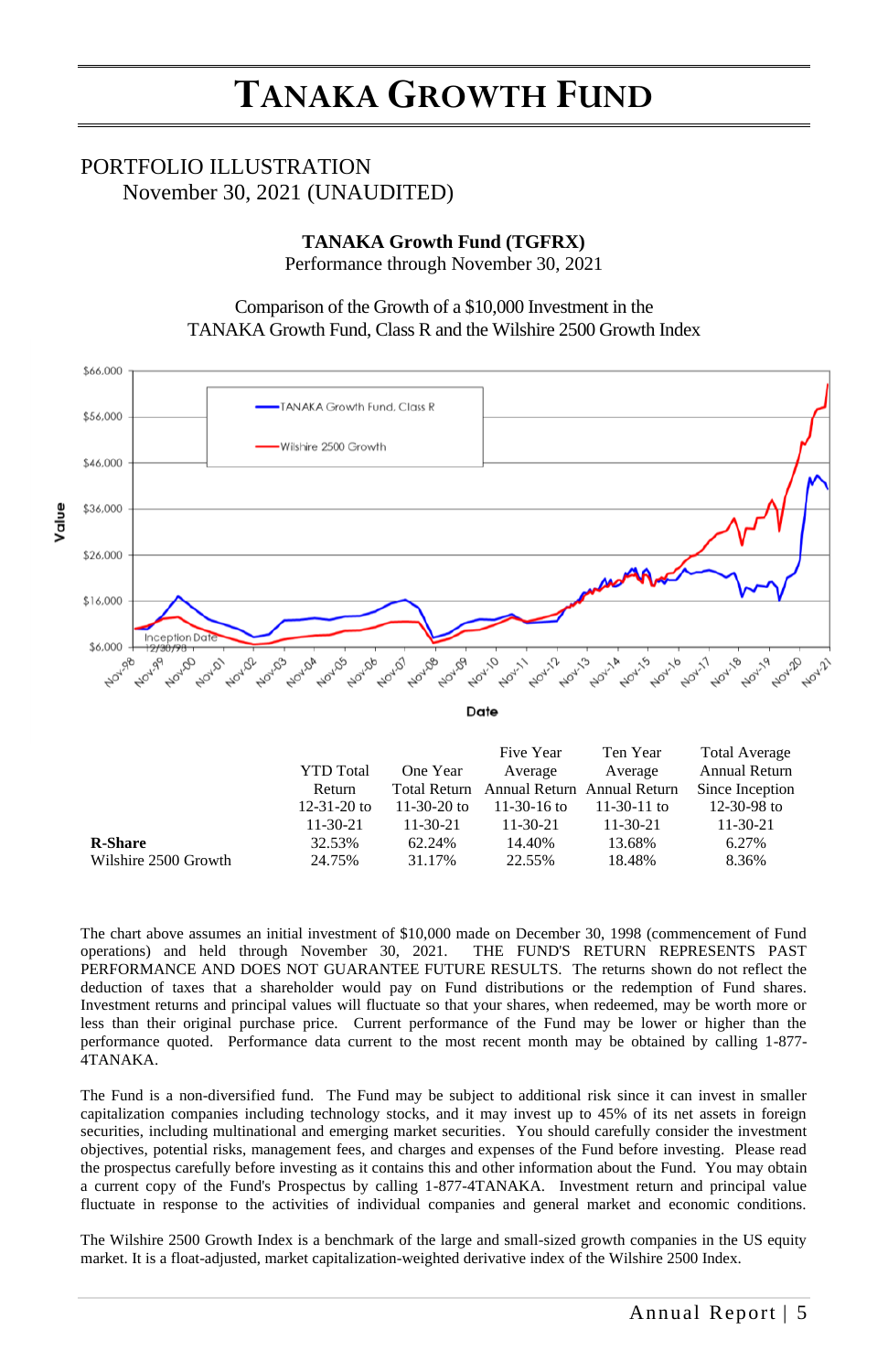### PORTFOLIO ILLUSTRATION November 30, 2021 (UNAUDITED)

The following chart gives a visual breakdown of the Fund by the industry sectors the underlying securities represent as a percentage of the portfolio of investments.



Sectors are based on Bloomberg® classifications.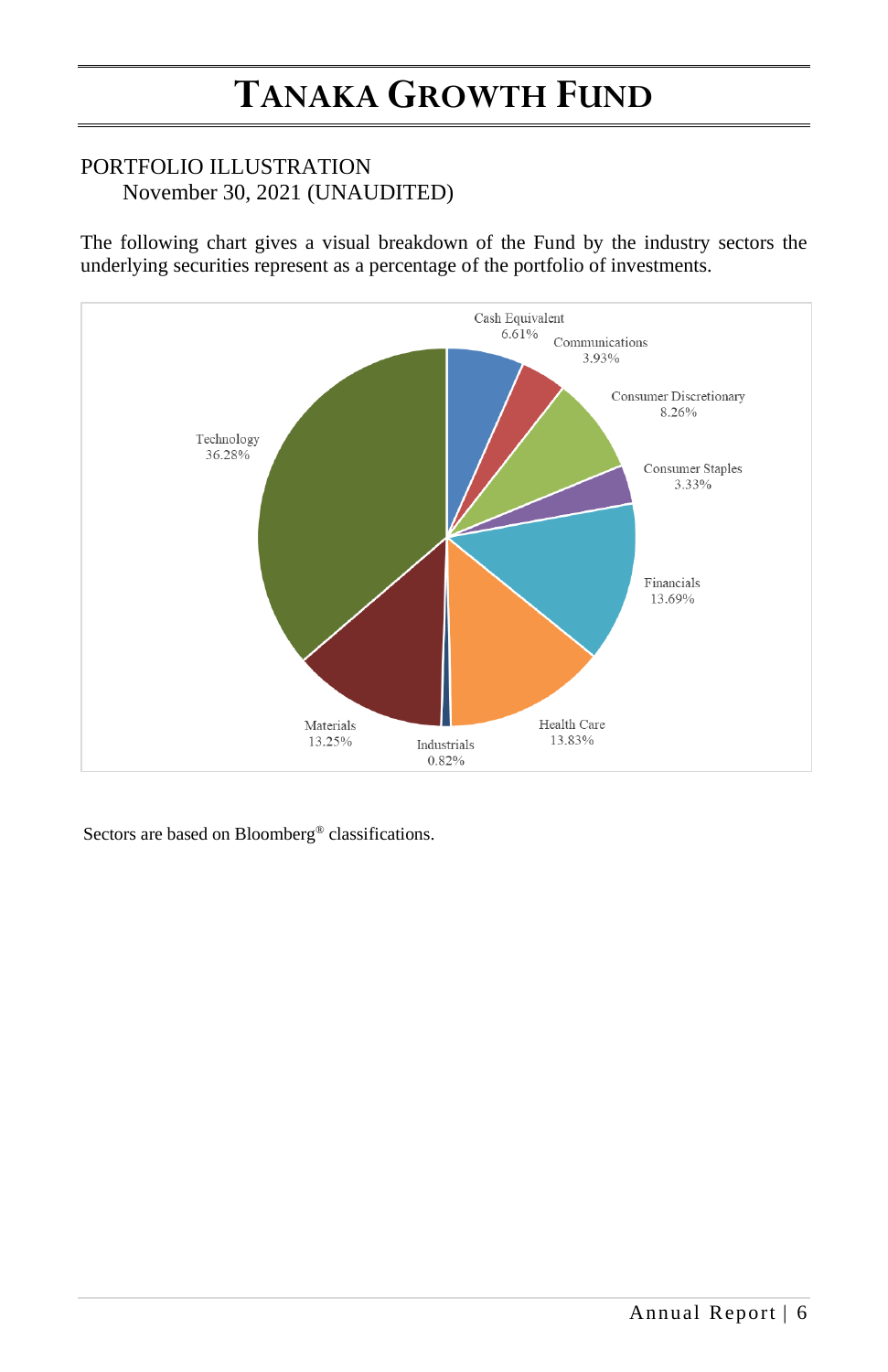### SCHEDULE OF INVESTMENTS

November 30, 2021

| <b>Shares</b>      |                                                                              | <b>Value</b>  |
|--------------------|------------------------------------------------------------------------------|---------------|
|                    | <b>COMMON STOCKS - 93.57%</b>                                                |               |
|                    | Accident & Health Insurance - 3.99%                                          |               |
| 16,700             | Aflac. Inc.                                                                  | \$<br>904,138 |
| Beverages - 1.27%  |                                                                              |               |
| 1,800              | PepsiCo, Inc.                                                                | 287,604       |
| Cigarettes - 2.07% |                                                                              |               |
| 5,450              | Philip Morris International, Inc.                                            | 468,373       |
|                    | <b>Electronic Computers - 15.00%</b>                                         |               |
| 20,543             | Apple, Inc.                                                                  | 3,395,758     |
|                    | <b>Industrial Organic Chemicals - 9.74%</b>                                  |               |
| 321,347            | Amyris, Inc. *                                                               | 2,204,440     |
|                    | <b>Investment Advice - 5.39%</b>                                             |               |
| 22,325             | The Carlyle Group, Inc.                                                      | 1,220,954     |
|                    |                                                                              |               |
| 15.683             | <b>Measuring &amp; Controlling Device - 6.52%</b><br>Onto Innovation, Inc. * | 1,476,711     |
|                    |                                                                              |               |
| 171,889            | <b>Miscellaneous Metal Ores - 3.54%</b><br>NexGen Energy Ltd. (Canada) # *   | 801,245       |
|                    |                                                                              |               |
|                    | Motor Vehicle Parts & Accessories - 0.82%                                    |               |
| 920                | Honeywell International, Inc.                                                | 186,061       |
|                    | Motor Vehicles & Passenger Car - 5.36%                                       |               |
| 1,060              | Tesla Motors, Inc. *                                                         | 1,213,446     |
|                    | <b>Pharmaceutical Preparations - 13.86%</b>                                  |               |
| 122,595            | BeyondSpring, Inc. *                                                         | 1,565,538     |
| 149,598            | Catalyst Pharmaceuticals, Inc. *                                             | 1,047,186     |
| 16,655             | Corcept Therapeutics, Inc. *                                                 | 349,755       |
| 6,590              | Ionis Pharmaceuticals, Inc. *                                                | 174,635       |
|                    | Radio & TV Broadcasting & Communications Equipment - 5.26%                   | 3,137,114     |
| 6.598              | Qualcomm, Inc.                                                               | 1,191,335     |
|                    |                                                                              |               |
|                    | Retail-Catalog & Mail-Order Houses - 2.91%                                   |               |
| 188                | Amazon.com, Inc. *                                                           | 659,329       |
|                    | <b>Security Brokers, Dealers &amp; Flotation Companies - 3.55%</b>           |               |
| 11,310             | Stifel Financial Corp.                                                       | 803,123       |
|                    | The accompanying notes are an integral part of these financial statements.   |               |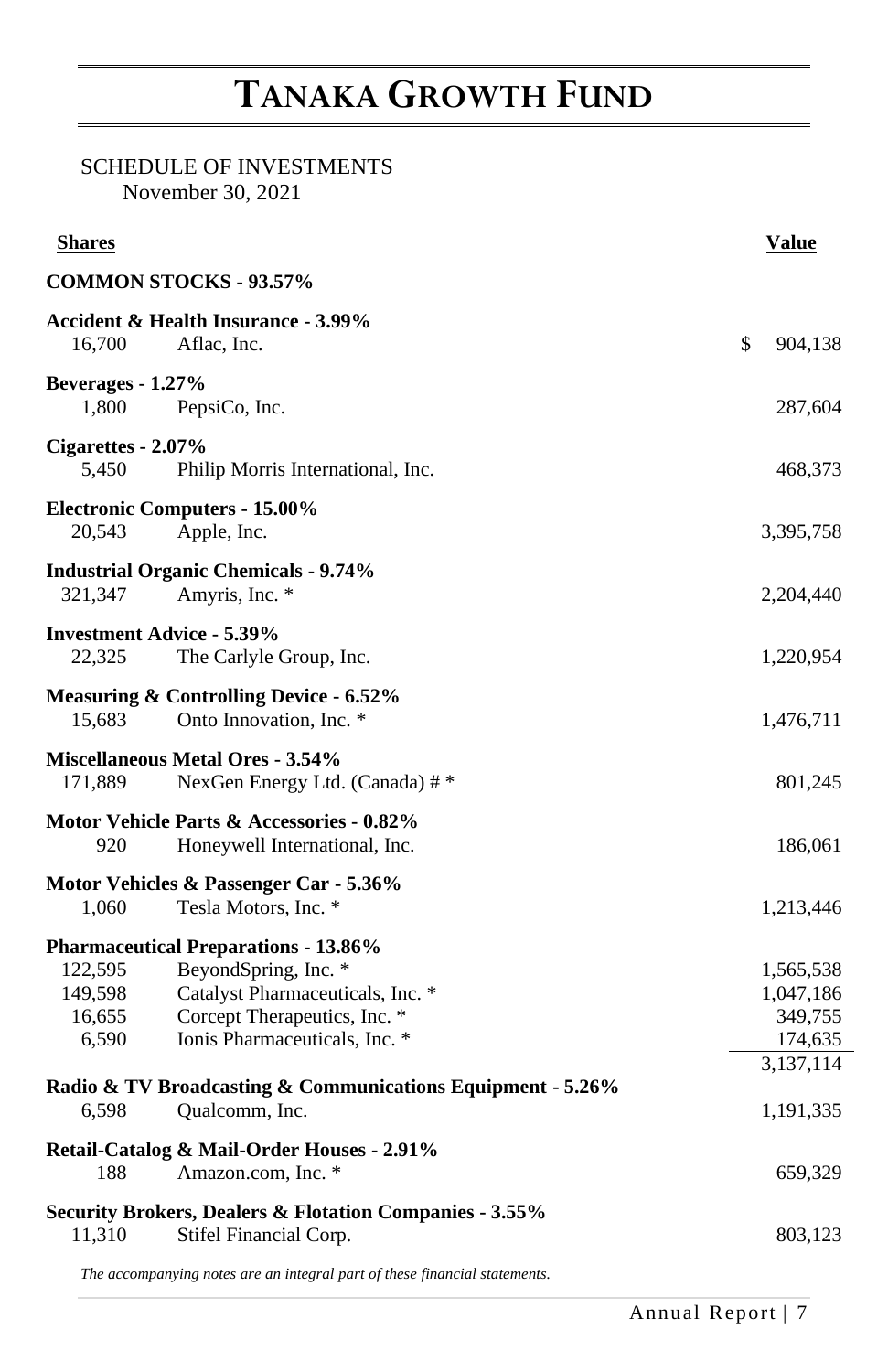# SCHEDULE OF INVESTMENTS (CONTINUED)

November 30, 2021

| <b>Shares</b>               |                                                              | <b>Value</b>  |
|-----------------------------|--------------------------------------------------------------|---------------|
|                             | <b>Semiconductors &amp; Related Devices - 6.51%</b>          |               |
| 3,870                       | Applied Materials, Inc.                                      | \$<br>569,625 |
| 1,620                       | NVIDIA Corp.                                                 | 529,351       |
| 10,555                      | Tower Semiconductor Ltd. (Israel) #*                         | 374,492       |
|                             |                                                              | 1.473.468     |
|                             | <b>Services-Business Services - 2.03%</b>                    |               |
| 790                         | Accenture PLC Class A (Ireland) #                            | 282,346       |
| 560                         | MasterCard, Inc. Class A                                     | 176,355       |
|                             |                                                              | 458,701       |
|                             | Services-Computer Programming, Data Processing, Etc. - 3.57% |               |
| 2,490                       | Meta Platforms, Inc. *                                       | 807.906       |
|                             | <b>Specialty Chemicals - 1.81%</b>                           |               |
| 1,352,094                   | Nanoco Group PLC (United Kingdom) $\# * \dagger$             | 408,900       |
|                             | <b>Television Broadcasting Stations - 0.37%</b>              |               |
| 2.700                       | ViacomCBS, Inc. Class B                                      | 83,565        |
|                             | <b>TOTAL FOR COMMON STOCKS (Cost \$11,501,546) - 93.57%</b>  | 21,182,171    |
|                             | <b>SHORT-TERM INVESTMENTS - 6.62%</b>                        |               |
| 1.499.789                   | Huntington Conservative Deposit Account 0.02% **             | 1,499,789     |
|                             | TOTAL FOR SHORT-TERM INVESTMENTS (Cost \$1,499,789) - 6.62%  | 1,499,789     |
|                             | TOTAL INVESTMENTS (Cost \$13,001,335) - 100.19%              | 22,681,960    |
|                             | LIABILITIES IN EXCESS OF OTHER ASSETS, NET - (0.19)%         | (43, 856)     |
| <b>NET ASSETS - 100.00%</b> |                                                              | \$22,638,104  |

*The accompanying notes are an integral part of these financial statements.*

<sup>\*</sup> Non-income producing securities during the period.

<sup>\*\*</sup> Variable rate security; the coupon rate shown represents the yield at November 30, 2021.

<sup>#</sup> Total value for foreign common stock is \$1,866,983, representing 8.25% of net assets.

<sup>†</sup> Indicates an illiquid security. Total value for illiquid securities is \$408,900 representing 1.81% of net assets.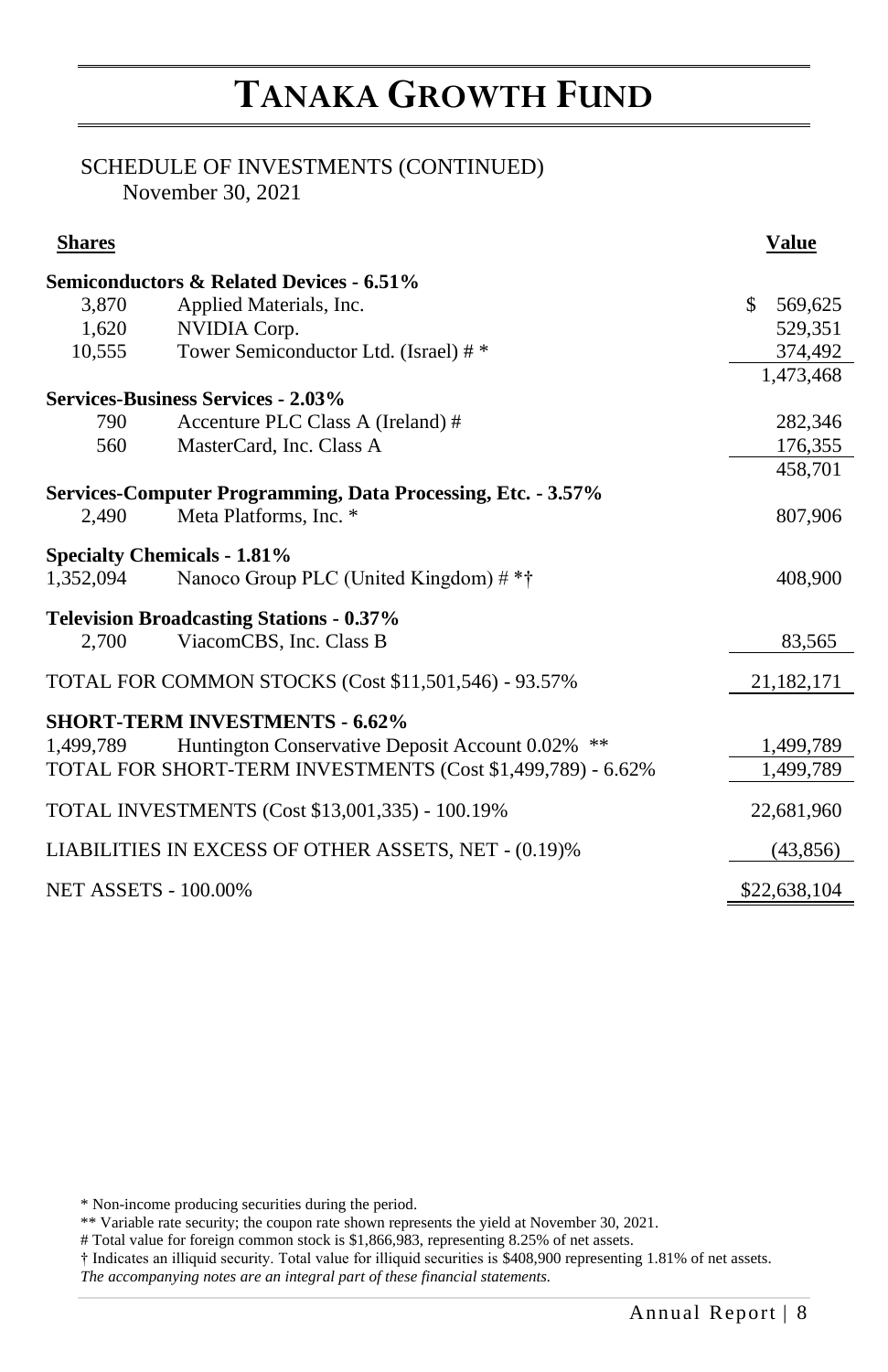### STATEMENT OF ASSETS AND LIABILITIES November 30, 2021

| Assets:                                                        |                  |
|----------------------------------------------------------------|------------------|
| Investments, at Value (Cost \$13,001,335)                      | \$<br>22,681,960 |
| Receivables:                                                   |                  |
| Dividends and Interest                                         | 9,067            |
| <b>Shareholder Subscriptions</b>                               | 2,000            |
| Prepaid Expenses                                               | 8,101            |
| <b>Total Assets</b>                                            | 22,701,128       |
| Liabilities:                                                   |                  |
| Due to Advisor                                                 | 22,224           |
| Directors' Fees                                                | 2,112            |
| <b>Shareholder Redemptions</b>                                 | 7,277            |
| Audit                                                          |                  |
| Fees                                                           | 12,064           |
| <b>Custody Fees</b>                                            | 4,469            |
| <b>Distribution Fees</b>                                       | 1,486            |
| Legal                                                          |                  |
| Fees                                                           | 435              |
| Printing and Mailing Fees                                      | 7,744            |
| <b>Transfer Agent Fees</b>                                     | 3,701            |
| Miscellaneous Fees                                             | 1,512            |
| <b>Total Liabilities</b>                                       | 63,024           |
| <b>Net Assets</b>                                              | \$22,638,104     |
| Net Assets Consist of:                                         |                  |
| Paid-In Capital                                                | \$<br>11,914,415 |
| Distributable Earnings                                         | 10,723,689       |
| Net Assets, for 564,685 Shares Outstanding                     | \$<br>22,638,104 |
|                                                                |                  |
| Net Asset Value and Offering Price Per Share                   | \$<br>40.09      |
| Minimum Redemption Price Per Share (\$40.09*0.98) (Note 6) (a) | \$<br>39.29      |

(a) A minimum redemption fee of 2% is imposed in the event of certain redemption transactions occurring within 5 days of purchase.

*The accompanying notes are an integral part of these financial statements.*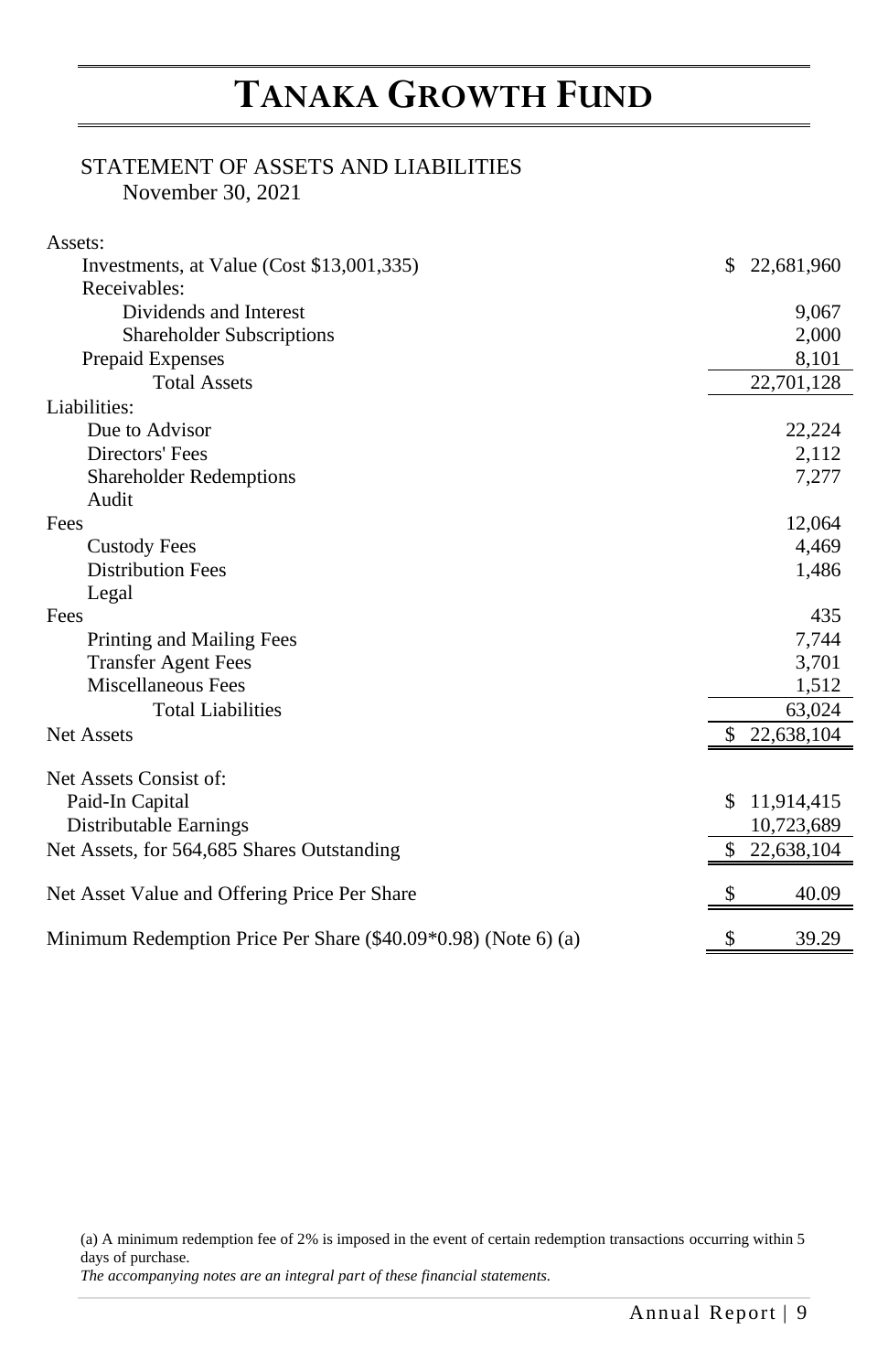### STATEMENT OF OPERATIONS

For the year ended November 30, 2021

| Investment Income:                                                                       |               |
|------------------------------------------------------------------------------------------|---------------|
| Dividends                                                                                | \$<br>129,373 |
| Interest                                                                                 | 206           |
| <b>Total Investment Income</b>                                                           | 129,579       |
|                                                                                          |               |
| Expenses:                                                                                |               |
| Advisory                                                                                 | 211,627       |
| Distribution (12b-1) Fees                                                                | 52,907        |
| Transfer Agent and Fund Accounting                                                       | 38,387        |
| Administrative                                                                           | 21,163        |
| Legal                                                                                    | 16,935        |
| Audit                                                                                    | 16,296        |
| Registration                                                                             | 15,805        |
| Printing and Mailing                                                                     | 15,269        |
| Custody                                                                                  | 9,123         |
| Directors' Fees                                                                          | 8,278         |
| Miscellaneous                                                                            | 7,540         |
| Insurance                                                                                | 6,052         |
| <b>Total Expenses</b>                                                                    | 419,382       |
| Fees Recouped by the Advisor (Note 4)                                                    | 45,703        |
| Net Expenses                                                                             | 465,085       |
| Net Investment Loss                                                                      | (335,506)     |
| Realized and Unrealized Gain (Loss) on Investments and Foreign Currency<br>Transactions: |               |
| Net Realized Gain on Investments and Foreign Currency Transactions                       | 2,053,060     |
| Net Change in Unrealized Appreciation on Investments and Foreign Currency Transactions   | 4,809,658     |
| Realized and Unrealized Gain on Investments and Foreign Currency Transactions:           | 6,862,718     |
| Net Increase in Net Assets Resulting from Operations                                     | 6,527,212     |

*The accompanying notes are an integral part of these financial statements.*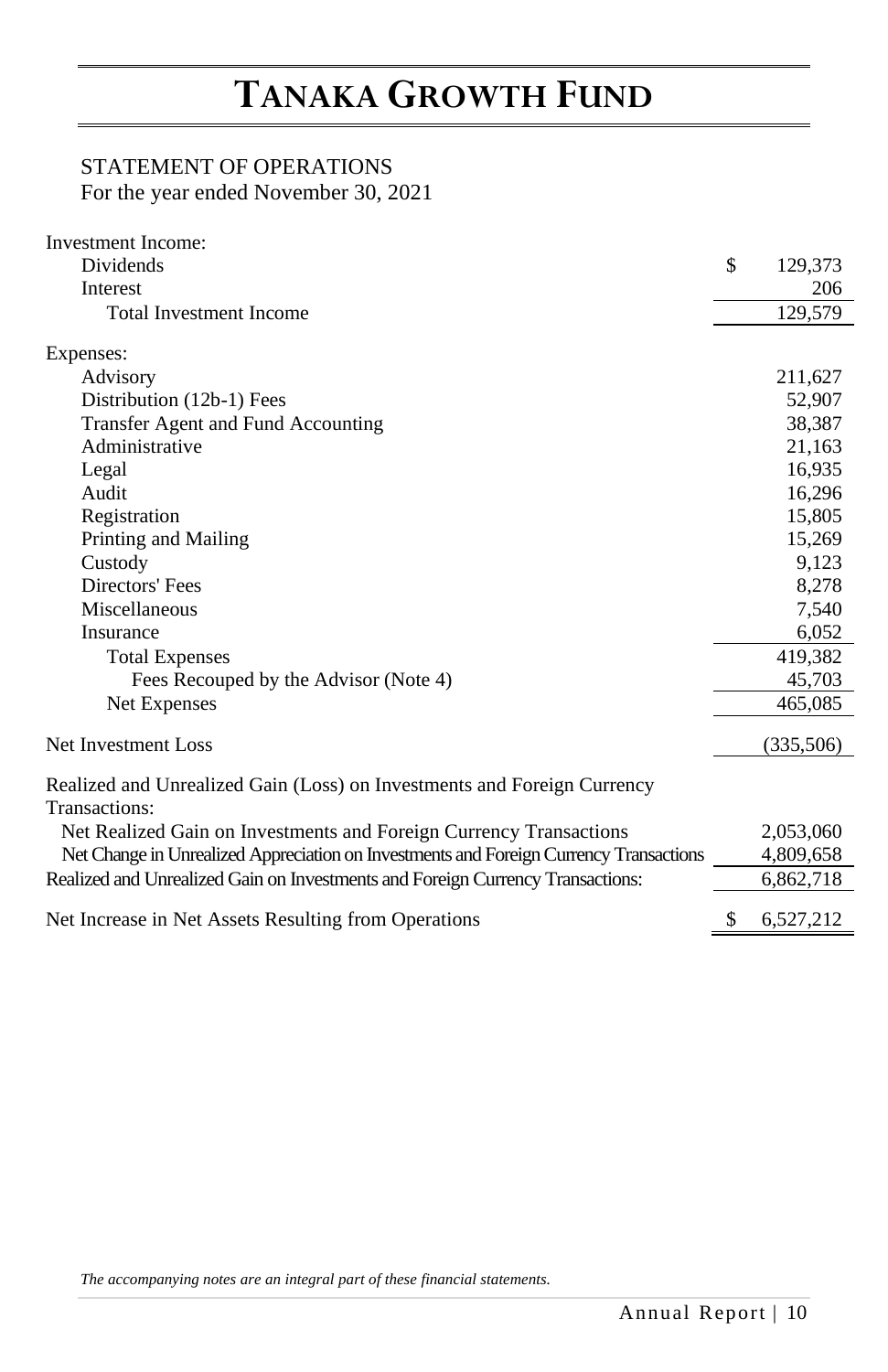## STATEMENTS OF CHANGES IN NET ASSETS

|                                                          | Year Ended<br>11/30/2021 | Year Ended<br>11/30/2020 |
|----------------------------------------------------------|--------------------------|--------------------------|
| Increase (Decrease) in Net Assets From Operations:       |                          |                          |
| Net Investment Loss                                      | (335,506)<br>\$          | (139,604)<br>S           |
| Net Realized Gain on Investments and Foreign Currency    |                          |                          |
| <b>Transactions</b>                                      | 2,053,060                | 102,489                  |
| Net Change in Unrealized Appreciation on Investments and |                          |                          |
| <b>Foreign Currency Transactions</b>                     | 4,809,658                | 2,208,580                |
| Net Increase in Net Assets Resulting from Operations     | 6,527,212                | 2,171,465                |
| Capital Share Transactions (Note 6)                      | 5,028,452                | (1,055,020)              |
| <b>Total Increase</b>                                    | 11,555,664               | 1,116,445                |
| Net Assets:                                              |                          |                          |
| Beginning of Year                                        | 11.082.440               | 9,965,995                |
| End of Year                                              | \$22,638,104             | \$11,082,440             |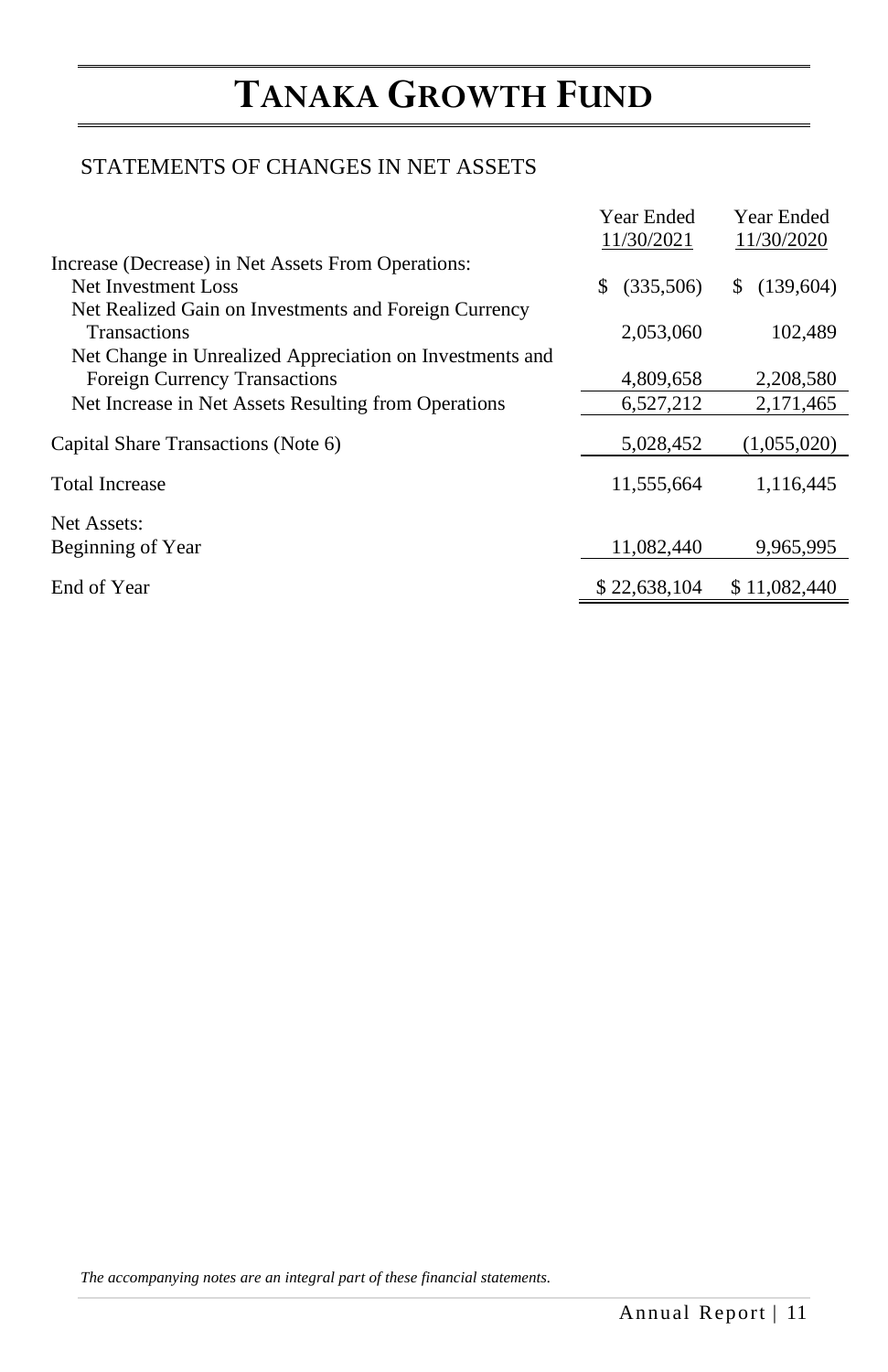### FINANCIAL HIGHLIGHTS

Selected data for a share outstanding throughout each year.

|                                                         |    |            |              |    | <b>Years Ended</b> |              |     |            |
|---------------------------------------------------------|----|------------|--------------|----|--------------------|--------------|-----|------------|
|                                                         |    | 11/30/2021 | 11/30/2020   |    | 11/30/2019         | 11/30/2018   |     | 11/30/2017 |
| Net Asset Value, at Beginning of Year                   | S. | 24.71      | \$<br>19.94  | S  | 19.52              | \$<br>22.58  | S   | 20.46      |
| Income From Investment Operations:                      |    |            |              |    |                    |              |     |            |
| Net Investment Loss <sup>*</sup>                        |    | (0.64)     | (0.29)       |    | (0.27)             | (0.33)       |     | (0.35)     |
| Net Gain (Loss) on Securities (Realized and Unrealized) |    | 16.02      | 5.06         |    | 0.69               | (2.73)       |     | 2.47       |
| Total from Investment Operations                        |    | 15.38      | 4.77         |    | 0.42               | (3.06)       |     | 2.12       |
| Redemption Fees ***                                     |    | $\sim$     |              |    |                    |              |     |            |
| Net Asset Value, at End of Year                         | S  | 40.09      | \$<br>24.71  | S  | 19.94              | \$<br>19.52  | \$. | 22.58      |
| Total Return **                                         |    | 62.24%     | 23.92%       |    | 2.15%              | $(13.55)\%$  |     | 10.36%     |
| Ratios/Supplemental Data:                               |    |            |              |    |                    |              |     |            |
| Net Assets at End of Year (Thousands)                   | \$ | 22,638     | \$<br>11,082 | \$ | 9.966              | \$<br>10.787 | S   | 14,402     |
| Before Waivers or Recoupments                           |    |            |              |    |                    |              |     |            |
| Ratio of Expenses to Average Net Assets                 |    | 1.98%      | 2.70%        |    | 2.66%              | 2.29%        |     | 2.29%      |
| Ratio of Net Investment Loss to Average Net Assets      |    | (1.37)%    | (1.69)%      |    | $(1.65)\%$         | (1.53)%      |     | (1.57)%    |
| After Waivers or Recoupments                            |    |            |              |    |                    |              |     |            |
| Ratio of Expenses to Average Net Assets                 |    | 2.19%      | 2.45%        |    | 2.45%              | 2.29%        |     | 2.29%      |
| Ratio of Net Investment Loss to Average Net Assets      |    | (1.58)%    | (1.44)%      |    | (1.44)%            | (1.53)%      |     | (1.57)%    |
| Portfolio Turnover                                      |    | 37.50%     | 15.08%       |    | 4.94%              | 18.94%       |     | 19.21%     |

\* Per share net investment loss has been determined on the basis of average shares outstanding during the year. \*\* Assumes reinvestment of dividends, if any.

\*\*\* The Fund will impose a 2.00% redemption fee on shares redeemed within 5 days of purchase.

† Amount less than \$0.005 per share.

*The accompanying notes are an integral part of these financial statements.*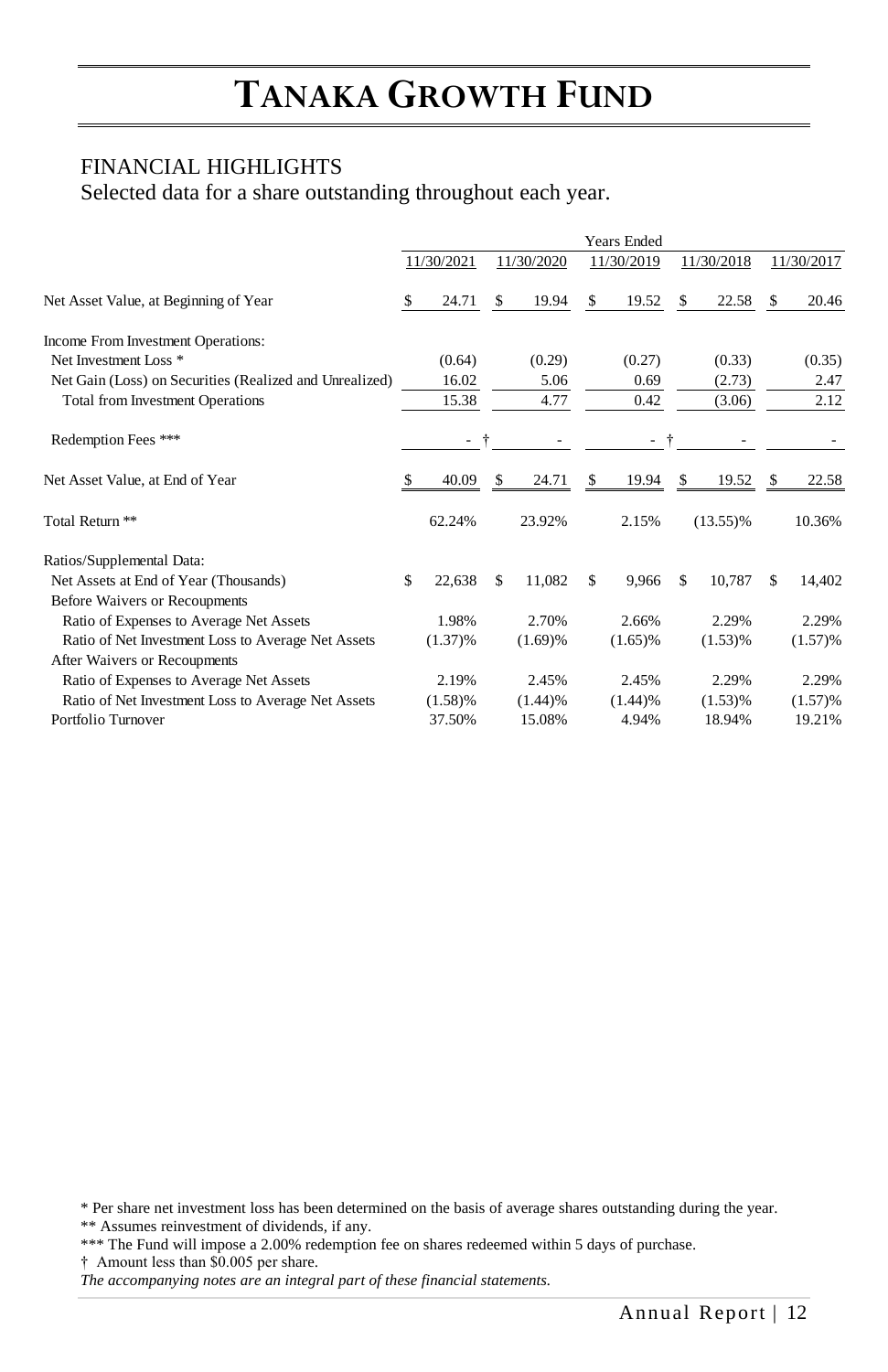#### NOTES TO FINANCIAL STATEMENTS November 30, 2021

#### **NOTE 1. ORGANIZATION**

The TANAKA Growth Fund (the "Fund") was organized as a series of TANAKA Funds, Inc., a Maryland corporation (the "Company") on November 5, 1997; the Fund commenced operations on December 30, 1998. The Fund is registered under the Investment Company Act of 1940, as amended, as a non-diversified open-end management investment company. The Fund's investment objective is to provide growth of capital. The Investment Advisor of the Fund is Tanaka Capital Management, Inc. (the "Advisor").

**NON-DIVERSIFICATION RISK:** As a non-diversified fund, the Fund may invest larger positions in small number of companies of its total assets. The Fund's performance may be more sensitive to any single economic, business, political or regulatory occurrence than the value of shares of a diversified investment company. The Fund's performance may be affected disproportionately by the performance of relatively few stocks. In addition, the volatility of the Fund may be greater than the overall volatility of the market.

#### **NOTE 2. SIGNIFICANT ACCOUNTING POLICIES**

The following is a summary of the significant accounting policies followed by the Fund in the preparation of its financial statements. The Fund is an investment company that follows the accounting and reporting guidance of Accounting Standards Codification Topic 946 applicable to investment companies.

*Securities Valuations* - All investments in securities are recorded at their estimated fair value, as described in Note 3.

*Federal Income Taxes* – The Fund makes no provision for federal income or excise tax. The Fund intends to qualify each year as "regulated investment companies" ("RIC") under subchapter M of the Internal Revenue Code of 1986, as amended, by complying with the requirements applicable to RICs and by distributing substantially all of their taxable income. The Fund also intends to distribute sufficient net investment income and net capital gains, if any, so that they will not be subject to excise tax on undistributed income and gains. If the required amount of net investment income or gains is not distributed, the Fund could incur a tax expense. Therefore, no federal income tax or excise provision is required.

The Fund recognizes the tax benefits of uncertain tax positions only when the position is more likely than not to be sustained, assuming examination by tax authorities. Management has analyzed the Fund's tax positions and concluded that no liability for unrecognized tax benefits should be recorded related to uncertain tax positions taken on returns filed for open tax years (2018-2020) or expected to be taken in the Fund's 2021 tax returns. The Fund identifies their major tax jurisdiction as U.S. Federal, however the Fund is not aware of any tax positions for which it is reasonably possible that the total amounts of unrecognized tax benefits will change materially in the next 12 months.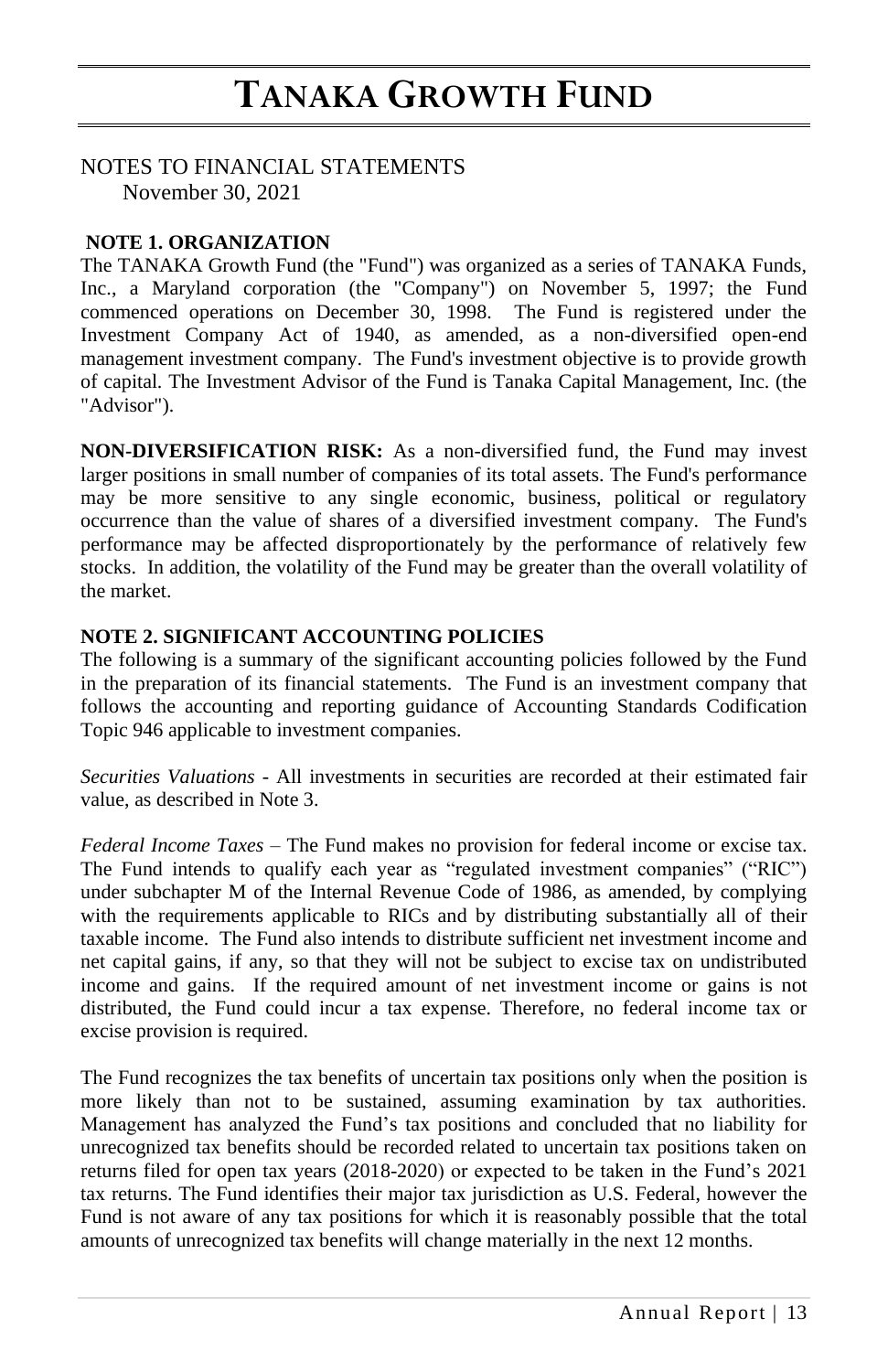### NOTES TO FINANCIAL STATEMENTS (CONTINUED) November 30, 2021

The Fund recognizes interest and penalties, if any, related to unrecognized tax benefits as income tax expense in the Statement of Operations. During the year ended November 30, 2021, the Fund did not incur any interest or penalties.

*Security Transactions and Related Income* - The Fund follows industry practice and records security transactions on the trade date. The specific identification method is used for determining gains or losses for financial statements and income tax purposes. Dividend income less foreign taxes withheld is recorded on the ex-dividend date and interest income is recorded on an accrual basis. Discounts and premiums on securities purchased are amortized over the life of the respective securities. Withholding taxes on foreign dividends have been provided for in accordance with the Fund's understanding of the applicable country's tax rules and rates.

*Dividends and Distributions* - The Fund intends to distribute substantially all of its net investment income as dividends to its shareholders on at least an annual basis. The Fund intends to distribute its net realized long-term capital gains and its net realized short-term capital gains at least once a year. Distributions to shareholders which are determined in accordance with income tax regulations and are recorded on the ex-dividend date. The treatment for financial reporting purposes of distributions made to shareholders during the year from net investment income or net realized capital gains may differ from their ultimate treatment for federal income tax purposes. These differences are caused by differences in the timing of the recognition of certain components of income, expense or realized capital gain for federal income tax purposes. Where such differences are permanent in nature, they are reclassified in the components of the net assets based on their ultimate characterization for federal income tax purposes. Any such reclassifications will have no effect on net assets, results of operations or net asset values per share of the Fund.

*Foreign Currency* - Investment securities and other assets and liabilities denominated in foreign currencies are translated into U.S. dollar amounts at the date of valuation. Purchases and sales of investment securities and income and expense items denominated in foreign currencies are translated into U.S. dollar amounts on the respective dates of such transactions. The Fund does not isolate that portion of the results of operations resulting from changes in foreign exchange rates on investments from the fluctuations arising from changes in market prices of securities held. Such fluctuations are included with the net realized and unrealized gain or loss from investments. Reported net realized foreign exchange gains or losses arise from sales of foreign currencies, currency gains or losses realized between the trade and settlement dates on securities transactions, and the difference between the amounts of dividends, interest, and foreign withholding taxes recorded on a Fund's books and the U.S. dollar equivalent of the amounts actually received or paid. Net unrealized foreign exchange gains and losses arise from changes in the fair values of assets and liabilities, other than investments in securities at fiscal period end, resulting from changes in exchange rates.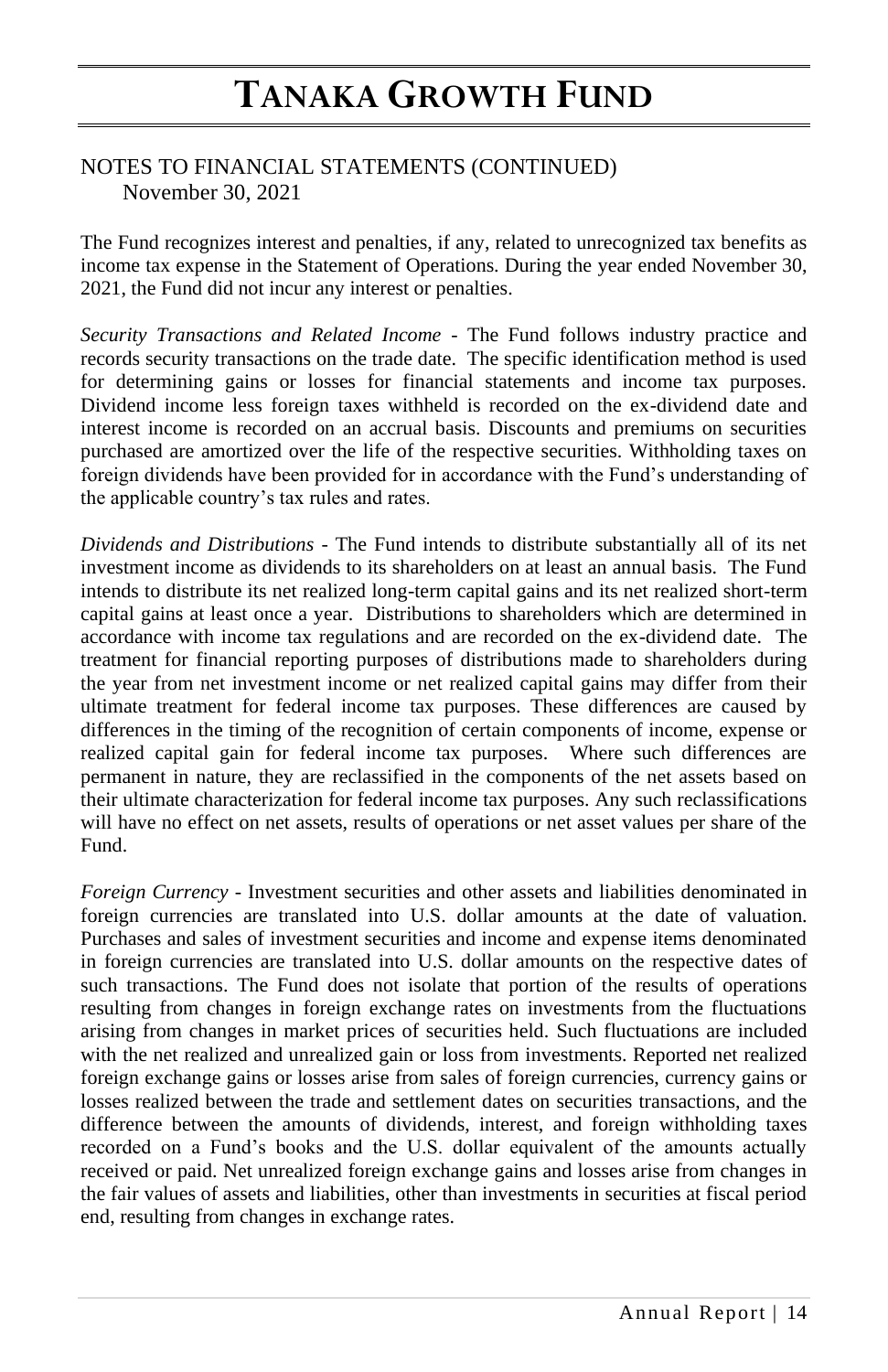### NOTES TO FINANCIAL STATEMENTS (CONTINUED) November 30, 2021

*Use of Estimates* - The preparation of financial statements in conformity with U.S. generally accepted accounting principles ("GAAP") requires management to make estimates and assumptions that affect the reported amounts of assets and liabilities and disclosure of contingent assets and liabilities at the date of the financial statements and the reported amounts of increases and decreases in net assets from operations during the reporting period. Actual results could differ from those estimates.

*Cash and cash equivalents* – The Fund considers all highly liquid debt instruments having original maturities of three months or less at the date of purchase to be cash equivalents. The Fund may, during the ordinary course of business, maintain account balances with banks in excess of federally insured limits. The Fund has not experienced losses on these accounts, and management believes that the Fund is not exposed to significant risks on such accounts.

#### **NOTE 3. SECURITIES VALUATIONS**

#### *Processes and Structure*

The Fund's Board of Directors (the "Board") has adopted guidelines for valuing securities including in circumstances in which market quotes are not readily available and has delegated to the Advisor the responsibility for determining fair value prices, subject to review by the Board.

*Fair Value Pricing –* The Board has delegated to the Advisor responsibility for determining the value of the Fund's portfolio securities under certain circumstances. Under such circumstances, the Advisor will use its best efforts to arrive at the fair value of a security held by the Fund under all reasonably ascertainable facts and circumstances. The Advisor must prepare a report for the Board not less than quarterly containing a complete listing of any securities for which fair value pricing was employed and detailing the specific reasons for such fair value pricing. The Fund has adopted written policies and procedures to guide the Advisor with respect to the circumstances under which, and the methods to be used, in fair valuing securities.

The Fund invests the majority of its assets in frequently traded exchange listed securities of domestic issuers with relatively liquid markets and calculates its NAV as of the time those exchanges close. However, the Fund may invest in securities on foreign exchanges or in illiquid or restricted securities. Accordingly, there may be circumstances under which the Fund would hold a security that would need to be fair value priced. Examples of when it would be likely that the Fund security would require fair value pricing include but are not limited to: if the exchange on which a portfolio security trades were to close early; if trading in a particular security were to be halted on an exchange and did not resume trading prior to calculation of NAV; if a significant event that materially affected the value of a security were to occur after the securities' exchange had closed but before the Fund's NAV had been calculated; and if a security that had a significant exposure to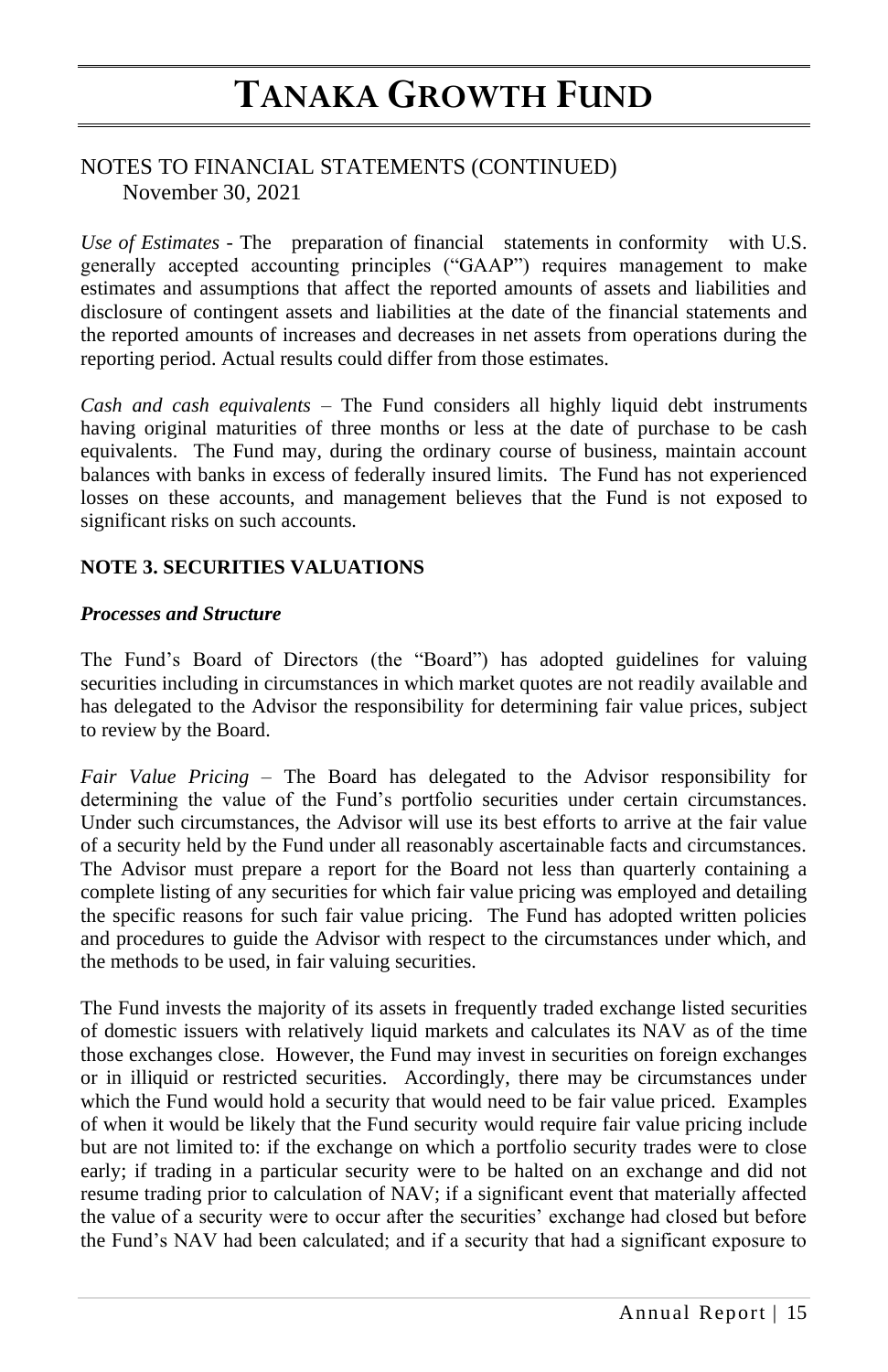### NOTES TO FINANCIAL STATEMENTS (CONTINUED) November 30, 2021

foreign operations was subject to a material event or occurrence in a foreign jurisdiction in which the company had significant operations.

When a security is fair value priced, it means that the Advisor is calculating the value of that security on a day and under circumstances where reliable pricing information from normal sources is not available. Accordingly, there is always the possibility that the Advisor's calculations concerning security value could be wrong, and as a result, the Fund's NAV on that day could be higher or lower, depending on how the security was valued, than would otherwise be the case.

#### *Hierarchy of Fair Value Inputs*

The Fund utilizes various methods to measure the fair value of most of its investments on a recurring basis. GAAP establishes a hierarchy that prioritizes inputs to valuation techniques used to measure fair value. The three levels of inputs are as follows:

- •*Level 1.* Unadjusted quoted prices in active markets for identical assets or liabilities that the Fund has the ability to access.
- •*Level 2.* Observable inputs other than quoted prices included in Level 1 that are observable for the asset or liability either directly or indirectly. These inputs may include quoted prices for the identical instrument on an inactive market, prices for similar instruments, interest rates, prepayment speeds, credit risk, yield curves, default rates, and similar data.
- •*Level 3.* Unobservable inputs for the asset or liability to the extent that relevant observable inputs are not available, representing the Fund's own assumptions about the assumptions that a market participant would use in valuing the asset or liability at the measurement date, and that would be based on the best information available.

The availability of observable inputs can vary from security to security and is affected by a wide variety of factors, including, for example, the type of security, whether the security is new and not yet established in the marketplace, the liquidity of markets, and other characteristics particular to the security. To the extent that valuation is based on models or inputs that are less observable or unobservable in the market, the determination of fair value requires more judgment. Accordingly, the degree of judgment exercised in determining fair value is greatest for instruments categorized in Level 3.

The inputs used to measure fair value may fall into different levels of the fair value hierarchy. In such cases, for disclosure purposes, the level in the fair value hierarchy within which the fair value measurement falls in its entirety is determined based on the lowest level input that is significant to the fair value measurement in its entirety.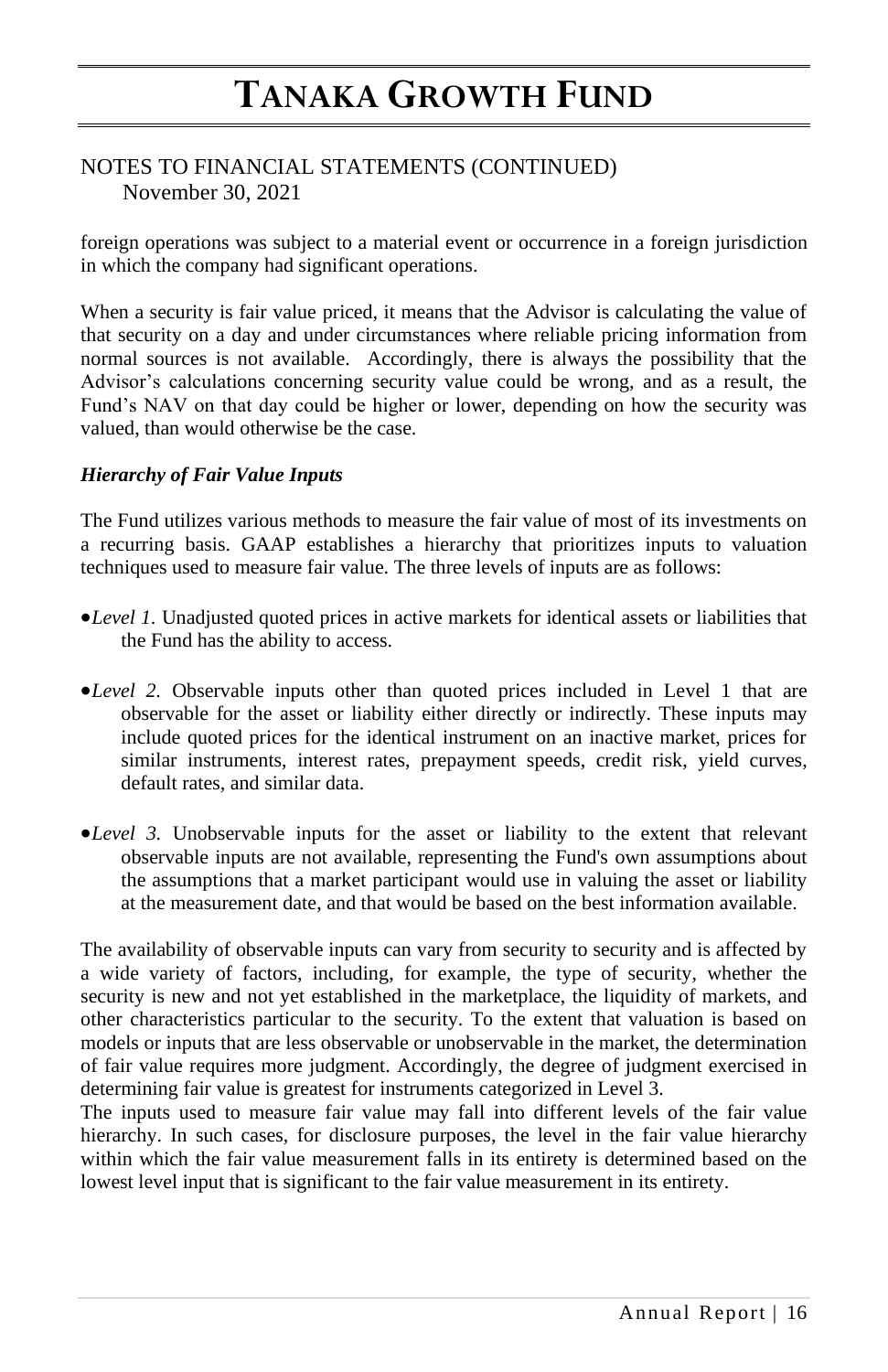### NOTES TO FINANCIAL STATEMENTS (CONTINUED) November 30, 2021

#### *Fair Value Measurements*

A description of the valuation techniques applied to the Fund's major categories of assets and liabilities measured at fair value on a recurring basis follows.

*Equity securities (Domestic and Foreign common stock) -* Securities traded on a national securities exchange (or reported on the NASDAQ national market) are stated at the last reported sales price on the day of valuation. To the extent these securities are actively traded, and valuation adjustments are not applied, they are categorized in Level 1 of the fair value hierarchy. Certain foreign securities may be fair valued using a pricing service that considers the correlation of the trading patterns of the foreign security to the intraday trading in the U.S. markets for investments such as American Depositary Receipts, financial futures, Exchange Traded Funds, and the movement of the certain indexes of securities based on a statistical analysis of the historical relationship and that are categorized in Level 2.

*Short term investments -* Short term investments are valued using amortized cost, which approximates fair value. These securities will be categorized in Level 1 of the fair value hierarchy. Money market funds are valued at their net asset value of \$1 per share and are categorized as Level 1.

*Derivative Instruments (warrants and rights) -* The Fund can invest in warrants and rights of companies of any market capitalization. A warrant and right gives the Fund the right to buy stock, typically from the issuer. The warrant and right specifies the amount of underlying stock, the purchase (or "exercise") price, and the date the warrant and right expires. Certain warrants and rights permit, without legal obligation, net settlement for stock or cash. The Fund has no obligation to exercise the warrants and rights and buy the stock. Derivative transactions which are actively traded, and valuation adjustments are not applied, they are categorized in Level 1 of the fair value hierarchy. Derivative transactions traded on inactive markets or valued by reference to similar instruments are categorized in Level 2 of the fair value hierarchy. Warrants and rights are valued using the Black-Scholes Model and are categorized in Level 3 of the fair value hierarchy.

The following table summarizes the inputs used to value the Fund's assets measured at fair value as of November 30, 2021:

|                                                  | <b>Financial Instruments—Assets</b> |         |                                            |              |  |                                |  |  |
|--------------------------------------------------|-------------------------------------|---------|--------------------------------------------|--------------|--|--------------------------------|--|--|
| <i>Categories</i>                                | Level 1                             | Level 2 |                                            | Level 3      |  | <b>Fair Value</b>              |  |  |
| Common Stocks *<br><b>Short-Term Investments</b> | \$21,182,171<br>1.499.789           | -S      | $\blacksquare$<br>$\overline{\phantom{0}}$ | $\mathbb{S}$ |  | $-$ \$ 21,182,171<br>1.499.789 |  |  |
|                                                  | \$22,681,960                        |         | -                                          |              |  | \$22,681,960                   |  |  |

\*Industry classifications for these categories are detailed in the Schedule of Investments.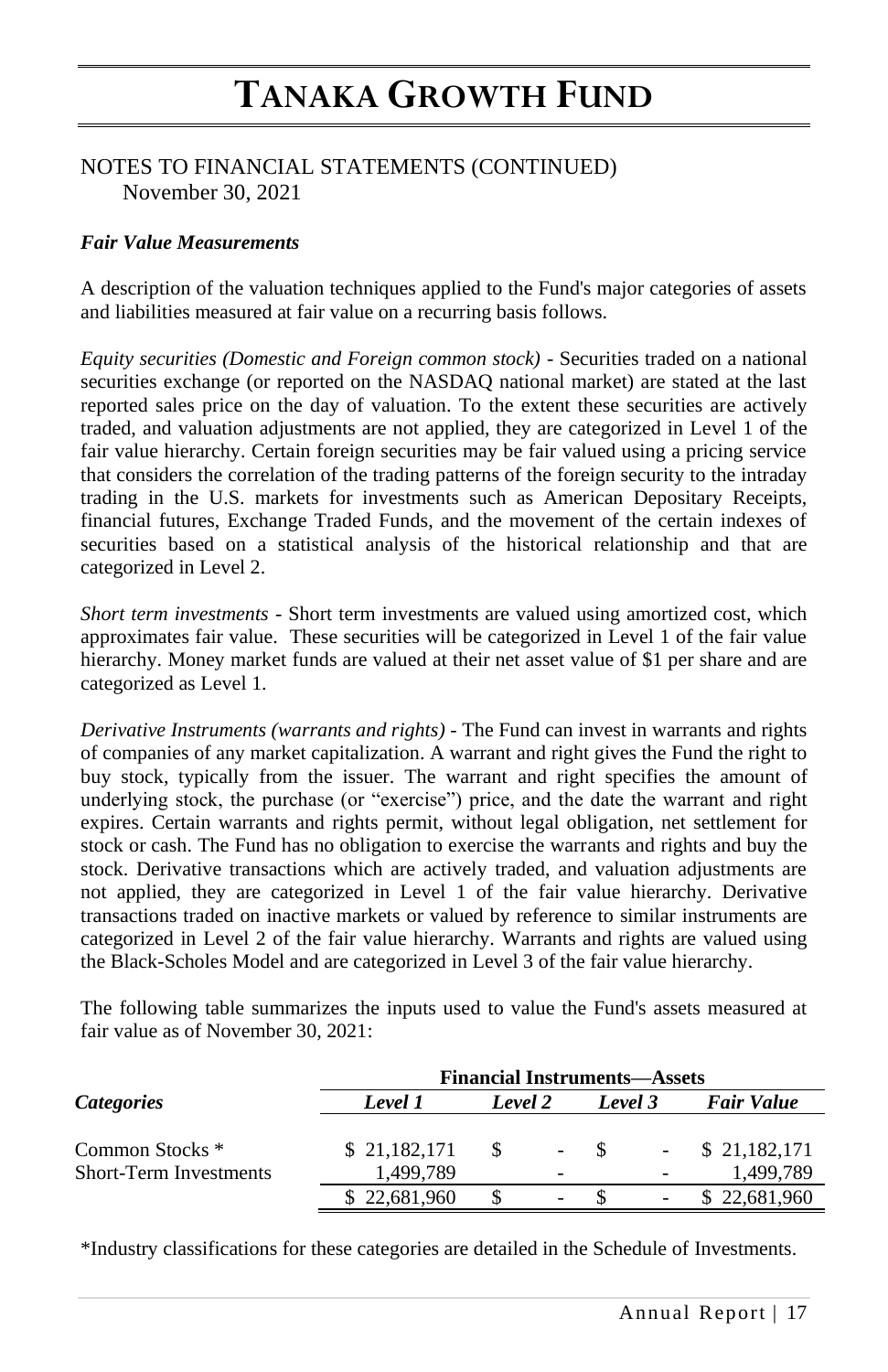### NOTES TO FINANCIAL STATEMENTS (CONTINUED) November 30, 2021

The Fund's policy is to recognize transfers in and transfers out as of the end of the reporting period.

The following table sets forth a summary of the changes in the fair value of the Fund's Level 3 investments for the year ended November 30, 2021:

|       |               |               |           | Change in      |               |
|-------|---------------|---------------|-----------|----------------|---------------|
|       | Balance as of |               | Realized  | Unrealized     | Balance as of |
|       | November 30,  | Purchases/    | Gain/     | Appreciation/  | November 30,  |
|       | 2020          | (Sales)       | (Loss)    | (Depreciation) | 2021          |
| Right | 15,482        | \$ (263, 516) | \$263,516 | (15, 482)      |               |
|       | 15.482        | \$ (263, 516) | \$263,516 | (15, 482)      |               |

#### **NOTE 4. FEES AND OTHER TRANSACTIONS WITH AFFILIATES**

The Fund retains the Advisor to manage the Fund's investments and act as Administrator to the Fund. The Advisor was organized as a Delaware corporation in 1986. Graham Y. Tanaka, portfolio manager and President of the Advisor, is primarily responsible for the day-to-day management of the Fund's portfolio. Certain officers of the Advisor serve as director and officers of the Fund.

Under the terms of an Investment Advisory Agreement, (the "Advisory Agreement"), the Advisor manages the Fund's investments subject to approval by the Board. As compensation for its management services, the Fund is obligated to pay the Advisor a fee computed and accrued daily and paid monthly at an annual rate of 1.00% of the average daily net assets of the Fund. For the year ended November 30, 2021, the Advisor earned a fee of \$211,627 from the Fund. The Advisor has contractually agreed to waive all or a portion of its management fees and/or reimburse the Fund for the expenses it incurs, but only to the extent necessary to maintain total annual operating expenses at 2.45% of the average daily net assets, through November 30, 2021. At November 30, 2021, the Fund owed the Advisor \$20,194 for management fees.

The Fund has agreed that any operating expenses of the Fund reimbursed or waived by the Advisor shall be repaid to the Advisor by the Fund in the first, second and third fiscal years following the year ending November 30, if the total expenses for the Fund for each such year or years, after giving effect to the repayment, do not exceed 2.45% of the average daily net assets (or any lower expense limitation or limitations to which the Advisor may agree). For the year ended November 30, 2021, the Advisor recouped \$45,703. All fees waived have been recouped.

Under the terms of the Administrative Agreement, the Advisor will provide administrative services which are necessary for the day-to-day operations of the Fund. As compensation for the administrative services, the Fund is obligated to pay the Advisor a fee computed and accrued daily and paid monthly at an annual rate of 0.10% of the average daily net assets of the Fund. For the year ended November 30, 2021, the Advisor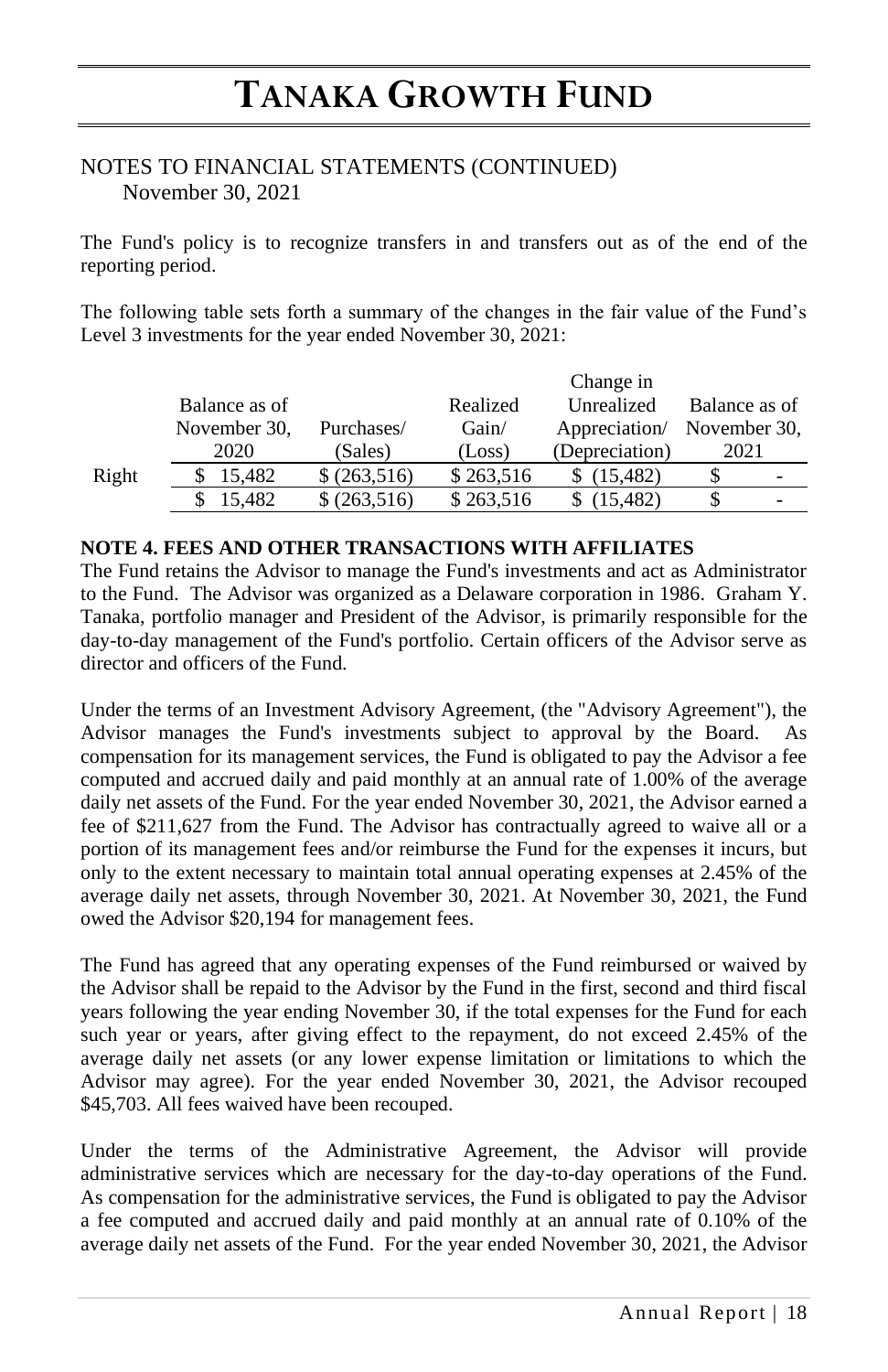### NOTES TO FINANCIAL STATEMENTS (CONTINUED) November 30, 2021

earned a fee of \$21,163 from the Fund under the Administrative Agreement. At November 30, 2021, the Fund owed the Advisor \$2,030 for administrative fees.

The Amyris Right was sold to Graham Tanaka on January 25, 2021 for \$263,516 to the Fund. The realized gain of this transaction was \$263,516.

The Fund has adopted a plan pursuant to Rule 12b-1 under the Investment Company Act of 1940 for each class of shares authorized (each such plan, a "Distribution Plan") as amended and approved on December 14, 2020. The Fund is obligated to pay a fee computed and accrued daily at an annual rate of 0.25% of the average daily net assets. The 12b-1 fees are paid to brokers, dealers and other financial institutions, including the investment adviser to the "Fund", (collectively, the "Service Organizations") for services in connection with sales of shares of the Fund. Total fees incurred under the Distribution Plan for the year ended November 30, 2021, were \$52,907. For the year ended November 30, 2021, the Advisor received 12b-1 fees of \$30,009 that were used by the Advisor to cover allowable expenses under the Distribution Plan.

#### **NOTE 5. INVESTMENTS**

For the year ended November 30, 2021, purchases and sales of investment securities, excluding short-term investments were as follows:

|              | Amount       |
|--------------|--------------|
| Purchases    | \$10,801,536 |
| <b>Sales</b> | \$ 7,316,459 |

#### **NOTE 6. CAPITAL SHARES**

The Company is authorized to issue up to 250,000,000 shares of common stock, par value \$0.01 per share, of which it currently has allocated 150,000,000 shares to the Fund. Capital share transactions for the years ended November 30, 2021 and 2020, respectively, were as follows:

|                 |               | Year Ended $11/30/21$ | Year Ended $11/30/20$ |                    |  |  |
|-----------------|---------------|-----------------------|-----------------------|--------------------|--|--|
|                 | <b>Shares</b> | \$ Amount             | <b>Shares</b>         | \$ Amount          |  |  |
| Shares sold     | 383.586       | \$15,961,893          | 4.265                 | 84.967<br><b>S</b> |  |  |
| Shares redeemed | (267.323)     | (10.933.441)          | (55,671)              | (1,139,987)        |  |  |
| Net decrease    | 116.263       | 5.028.452             | (51.406)              | \$(1.055.020)      |  |  |

For the year ended November 30, 2021, the shares redeemed amounts include account servicing fees of \$4,164 which were used to offset Transfer Agent fees on the Statement of Operations.

Shareholders will be subject to a Redemption Fee on redemptions and exchanges equal to 2.00% of the net asset value of Fund shares redeemed within 5 days after their purchase. For the year ended November 30, 2021, \$727 of redemption fees were collected by the Fund from shareholder transactions and the year ended November 30, 2020, no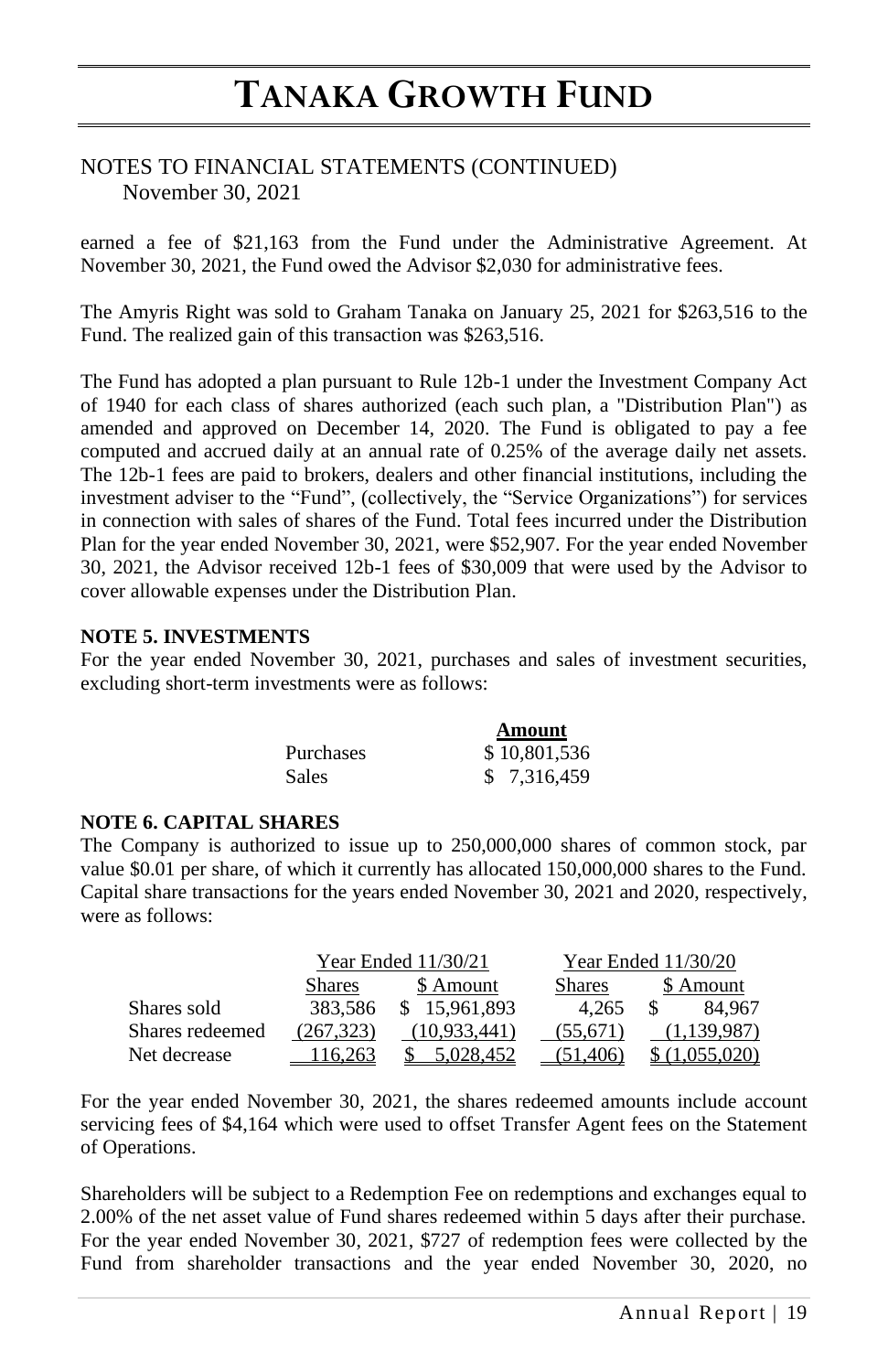### NOTES TO FINANCIAL STATEMENTS (CONTINUED) November 30, 2021

redemption fees were collected from shareholder transactions. These amounts are included in shares sold above.

#### **NOTE 7. TAX MATTERS**

As of November 30, 2021, unrealized appreciation (depreciation) and cost of investment securities on a tax basis, were as follows:

| Gross unrealized appreciation on investment securities<br>Gross unrealized depreciation on investment securities | \$10,971,128<br>(1,290,503) |
|------------------------------------------------------------------------------------------------------------------|-----------------------------|
| Net unrealized appreciation on investment securities                                                             | \$ 9,680,625                |
| Tax Cost of investment securities *                                                                              | \$13,001,335                |

\* Includes short-term investment.

The Fund's distributable earnings on a tax basis are determined only at the end of each fiscal year. As of November 30, 2021, the Fund's most recent fiscal year-end, the components of distributable earnings on a tax basis were as follows:

| Unrealized Appreciation            | S. | 9,680,625    |
|------------------------------------|----|--------------|
| Late Year Losses                   |    | (319,640)    |
| <b>Undistributed Capital Gains</b> |    | 1.362.704    |
| Total Distributable Earnings, Net  |    | \$10,723,689 |

Under current tax law, net capital losses realized after October 31 and net ordinary losses incurred after December 31 may be deferred and treated as occurring on the first day of the following fiscal year. The Fund's carryforward losses, post-October losses and late year losses are determined only at the end of each fiscal year. As of November 30, 2021, the Fund elected to defer late year losses as indicated in the chart below.

| <b>Late Year Losses</b> |         |  |  |
|-------------------------|---------|--|--|
| <b>Deferred</b>         |         |  |  |
|                         | 319,640 |  |  |

As of November 30, 2021, the Fund recorded permanent book/tax differences of \$146,936 from net investment loss (an increase/decrease to net investment income/loss) to paid-in-capital (a decrease to paid-in-capital) due to net operating losses.

No distributions were paid by the Fund for the years ended November 30, 2021 and 2020.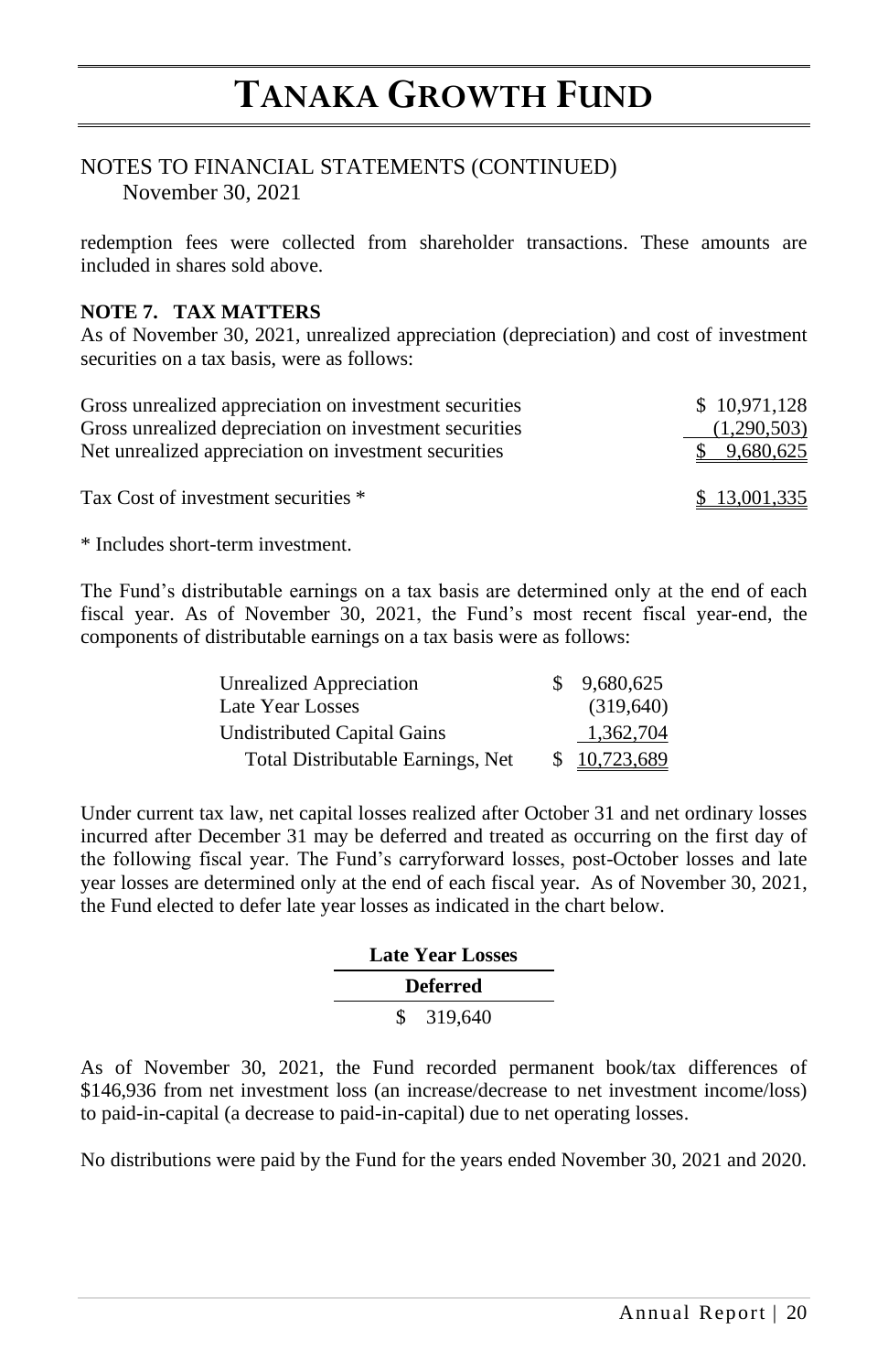# NOTES TO FINANCIAL STATEMENTS (CONTINUED)

November 30, 2021

### **NOTE 8. INDEMNIFICATIONS**

In the normal course of business, the Fund enters into contracts that contain general indemnification to other parties. The Fund's maximum exposure under these contracts is unknown as this would involve future claims that may be made against the Fund that have not yet occurred. The Fund expects the risk of loss to be remote.

### **NOTE 9. BENEFICIAL OWNERSHIP**

The beneficial ownership, either directly or indirectly, of more than 25% of the voting securities of a fund creates a presumption of control of the Fund under Section  $2(a)(9)$  of the 1940 Act. As of November 30, 2021, National Financial Services Corp. held in omnibus accounts for the benefit of others approximately 29% of the voting securities of the Fund and may be deemed to control the Fund.

### **NOTE 10. SECTOR RISK**

If the Fund's portfolio is overweighted in a certain industry sector, any negative development affecting that sector will have a greater impact on the Fund than a fund that is not overweighted in that sector. For example, to the extent the Fund is overweighted in the technology sector it will be affected by developments affecting the applicable sector. The sector is subject to changing government regulations that may limit profits and

restrict services offered. Companies in this sector also may be significantly affected by intense competition. In addition, technology products may be subject to rapid obsolescence.

### **NOTE 11. MARKET RISK**

Overall market risks may also affect the value of the Fund. Factors such as domestic economic growth and market conditions, interest rate levels and political events affect the securities markets. Local, regional or global events such as war, acts of terrorism, the spread of infectious illness or other public health issue, recessions and depressions, or other events could have a significant impact on the Fund and its investments and may impair market liquidity, thereby increasing liquidity risk. The Fund could lose money over short periods due to short-term market movements and over longer periods during more prolonged market downturns. During a general market downturn, multiple asset classes may be negatively affected. Changes in market conditions and interest rates can have the same impact on all types of securities and instruments.

An outbreak of infectious respiratory illness caused by a novel coronavirus known as COVID-19 was first detected in China in December 2019 and has now been detected globally. This coronavirus has resulted in travel restrictions, closed international borders, enhanced health screenings at ports of entry and elsewhere, disruption of and delays in healthcare service preparation and delivery, prolonged quarantines, cancellations, supply chain disruptions, and lower consumer demand, as well as general concern and uncertainty. The impact of COVID-19, and other infectious illness outbreaks that may arise in the future, could adversely affect the economies of many nations or the entire global economy, individual issuers and capital markets in ways that cannot necessarily be foreseen. In addition, the impact of infectious illnesses in emerging market countries may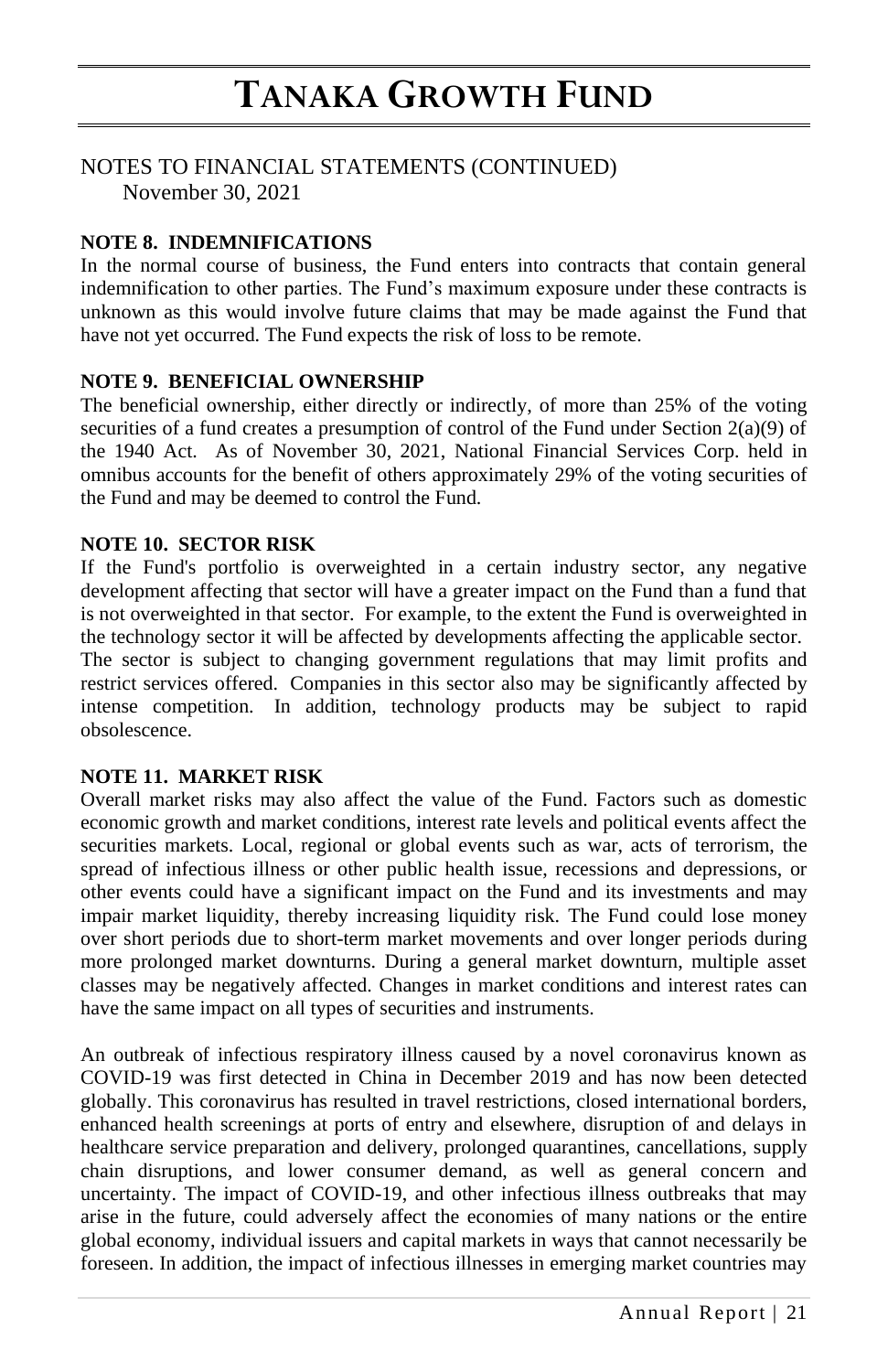### NOTES TO FINANCIAL STATEMENTS (CONTINUED) November 30, 2021

be greater due to generally less established healthcare systems. Public health crises caused by the COVID-19 outbreak may exacerbate other pre-existing political, social and economic risks in certain countries or globally. The duration of the COVID-19 outbreak and its effects cannot be determined with certainty.

#### **NOTE 12. CHANGE OF SERVICE PROVIDER (UNAUDITED)**

At its June 8, 2021 special meeting, the Board and the Independent Directors, with the approval and recommendation of the Audit Committee, selected Cohen & Company, Ltd. ("Cohen"), to replace Sanville & Company ("Sanville"), as the Fund's independent registered public accounting firm for the Fund for the Fund's fiscal year ending November 30, 2021. For the fiscal years ended November 30, 2020 and November 30, 2019, Sanville audited the Fund's financial statements. Sanville's audit reports on the financial statements of the Fund for the fiscal years ended November 30, 2020 and November 30, 2019 did not contain any adverse opinion or disclaimer of opinion, nor were they qualified or modified as to uncertainty, audit scope or accounting principle. In addition, during the fiscal years ended November 30, 2020 and November 30, 2019 and the period November 30, 2020 to June 8, 2021 (the "Interim Period") there were no disagreements between the Funds and Sanville on accounting principles, financial statement disclosures or audit scope, which, if not resolved to Sanville's satisfaction, would have caused Sanville to make reference to the disagreement in their reports on the financial statements for such years.

During the fiscal years ended November 30, 2020 and November 30, 2019 and the Interim Period, neither the Fund nor anyone on behalf of the Fund had consulted Cohen on items that concerned (a) the application of accounting principles to a specified transaction, either completed or proposed, or the type of audit opinion that might be rendered on the Fund's financial statements, or (b) the subject of a disagreement (as defined in paragraph (a)(1)(iv) of Item 304 of Regulation S-K and related instructions) or reportable events (as described in paragraph  $(a)(1)(v)$  of Item 304 of Regulation S-K). The selection of Cohen does not reflect any disagreements or dissatisfaction by the Fund, the Board, or the Audit Committee with the performance of Sanville.

#### **NOTE 13. SUBSEQUENT EVENTS**

On December 28, 2021, the Fund paid a long-term capital gain distribution of \$2.65 per share to shareholder of record as of December 28, 2021 totaling \$1,363,047.

Management has evaluated the impact of all subsequent events on the Fund through the issuance of these financial statements and has noted no further events requiring disclosure.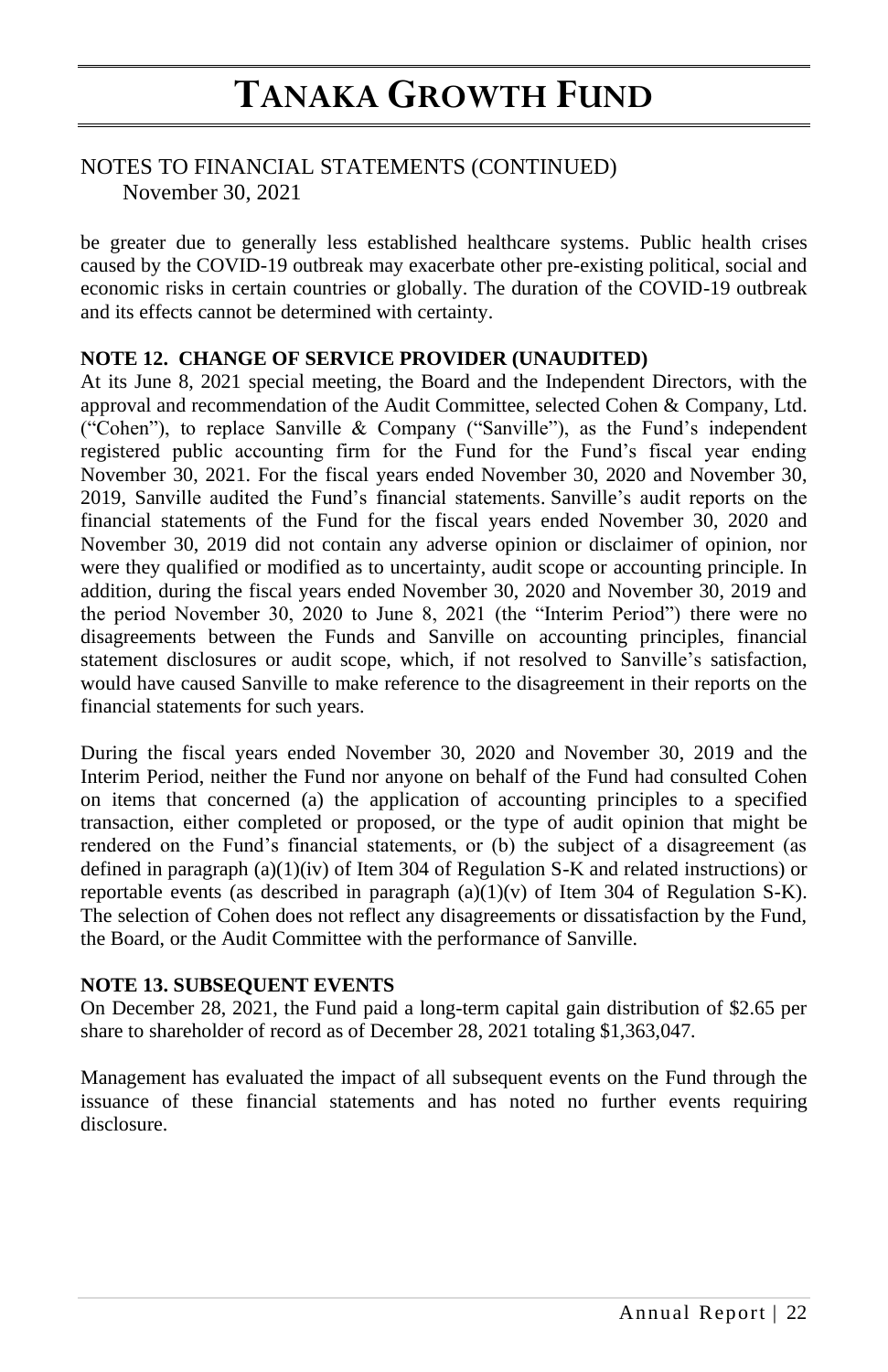### REPORT OF INDEPENDENT REGISTERED PUBLIC ACCOUNTING FIRM

#### To the Shareholders of TANAKA Growth Fund and Board of Directors of TANAKA Funds, Inc.

#### Opinion on the Financial Statements

We have audited the accompanying statement of assets and liabilities, including the schedule of investments, of TANAKA Funds, Inc. comprising TANAKA Growth Fund (the "Fund") as of November 30, 2021, the related statements of operations and changes in net assets, the related notes, and the financial highlights for the year then ended (collectively referred to as the "financial statements"). In our opinion, the financial statements present fairly, in all material respects, the financial position of the Fund as of November 30, 2021, the results of its operations, the changes in net assets, and the financial highlights for the year then ended, in conformity with accounting principles generally accepted in the United States of America.

The Fund's financial statements and financial highlights for the years ended November 30, 2020, and prior, were audited by other auditors whose report dated January 27, 2021, expressed an unqualified opinion on those financial statements and financial highlights.

#### Basis for Opinion

These financial statements are the responsibility of the Fund's management. Our responsibility is to express an opinion on the Fund's financial statements based on our audit. We are a public accounting firm registered with the Public Company Accounting Oversight Board (United States) ("PCAOB") and are required to be independent with respect to the Fund in accordance with the U.S. federal securities laws and the applicable rules and regulations of the Securities and Exchange Commission and the PCAOB.

We conducted our audit in accordance with the standards of the PCAOB. Those standards require that we plan and perform the audit to obtain reasonable assurance about whether the financial statements are free of material misstatement whether due to error or fraud.

Our audit included performing procedures to assess the risks of material misstatement of the financial statements, whether due to error or fraud, and performing procedures that respond to those risks. Such procedures included examining, on a test basis, evidence regarding the amounts and disclosures in the financial statements. Our procedures included confirmation of securities owned as of November 30, 2021, by correspondence with the custodian. Our audit also included evaluating the accounting principles used and significant estimates made by management, as well as evaluating the overall presentation of the financial statements. We believe that our audit provides a reasonable basis for our opinion.

We have served as the Fund's auditor since 2021. In addition, we served as the Fund's auditor for fiscal years ended 1998 through 2005.

Cohen: Company, Utd.

COHEN & COMPANY, LTD. Milwaukee, Wisconsin January 28, 2022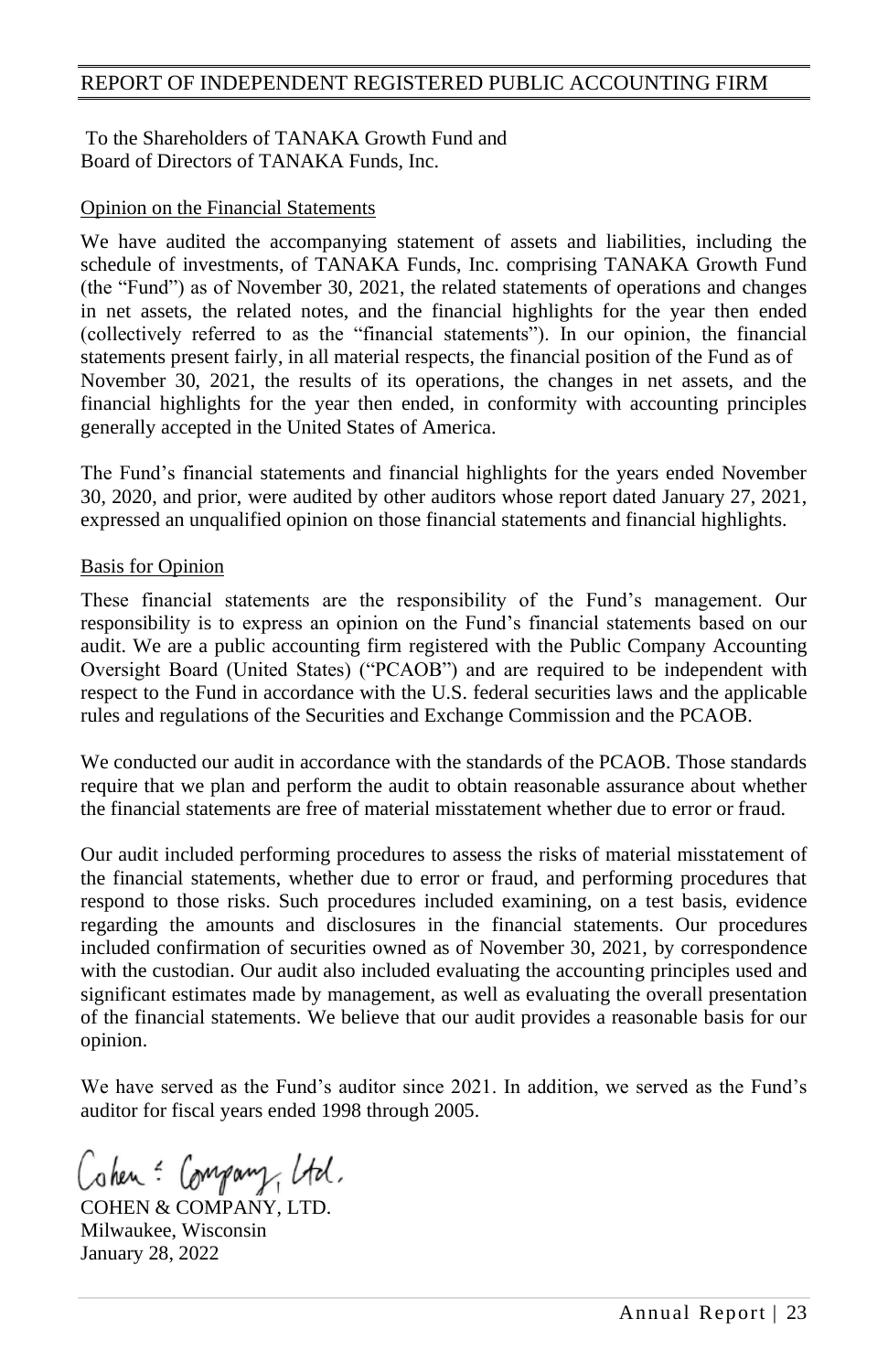### EXPENSE ILLUSTRATION November 30, 2021 (UNAUDITED)

#### **Expense Example**

As a shareholder of the TANAKA Growth Fund, you incur ongoing costs which typically consist of management fees; distribution and service (12b-1) fees; transaction fees such as redemption fees and ongoing costs; and other Fund expenses. Please note that the expenses shown in the table are meant to highlight your ongoing costs (in dollars) only and do not reflect any transactional costs, such as sales charges (loads), redemption fees, or exchange fees. Therefore, the second line of the table is useful in comparing ongoing costs only, and will not help you determine the relative total costs of owning different funds. In addition, if these transactional costs were included, your costs would have been higher.

The Example is based on an investment of \$1,000 invested at the beginning of the period and held for the entire period, June 1, 2021 through November 30, 2021.

#### **Actual Expenses**

The first line of the table below provides information about actual account values and actual expenses. You may use the information in this line, together with the amount you invested, to estimate the expenses that you paid over the period. Simply divide your account value by \$1,000 (for example, an \$8,600 account value divided by \$1,000 = 8.6), then multiply the result by the number in the first line under the heading entitled "Expenses Paid During Period" to estimate the expenses you paid on your account during this period. As a shareholder of the TANAKA Growth Fund, you incur ongoing costs which typically consist of transaction fees such as redemption fees and ongoing costs; and other Fund expenses that are not included in this calculation.

#### **Hypothetical Example for Comparison Purposes**

The second line of the table below provides information about hypothetical account values and hypothetical expenses based on the Fund's actual expense ratio and an assumed rate of return of 5% per year before expenses, which is not the Fund's actual return. The hypothetical account values and expenses may not be used to estimate the actual ending account balance or expenses you paid for the period. You may use this information to compare the ongoing costs of investing in this Fund and other funds. To do so, compare this 5% hypothetical example with the 5% hypothetical examples that appear in the shareholder reports of the other funds. As a shareholder of the TANAKA Growth Fund, you incur ongoing costs which typically consist of transaction fees such as redemption fees and ongoing costs; and other Fund expenses that are not included in this calculation.

|                                    | <b>Beginning</b><br><b>Account Value</b> | <b>Ending</b><br><b>Account Value</b> | <b>Expenses Paid</b><br>During the Period* |
|------------------------------------|------------------------------------------|---------------------------------------|--------------------------------------------|
|                                    | June 1, 2021                             | November 30, 2021                     | June 1, 2021 to<br>November 30, 2021       |
| Actual<br>Hypothetical             | \$1,000.00                               | \$981.88                              | \$9.89                                     |
| (5% Annual Return before expenses) | \$1,000.00                               | \$1,015.09                            | \$10.05                                    |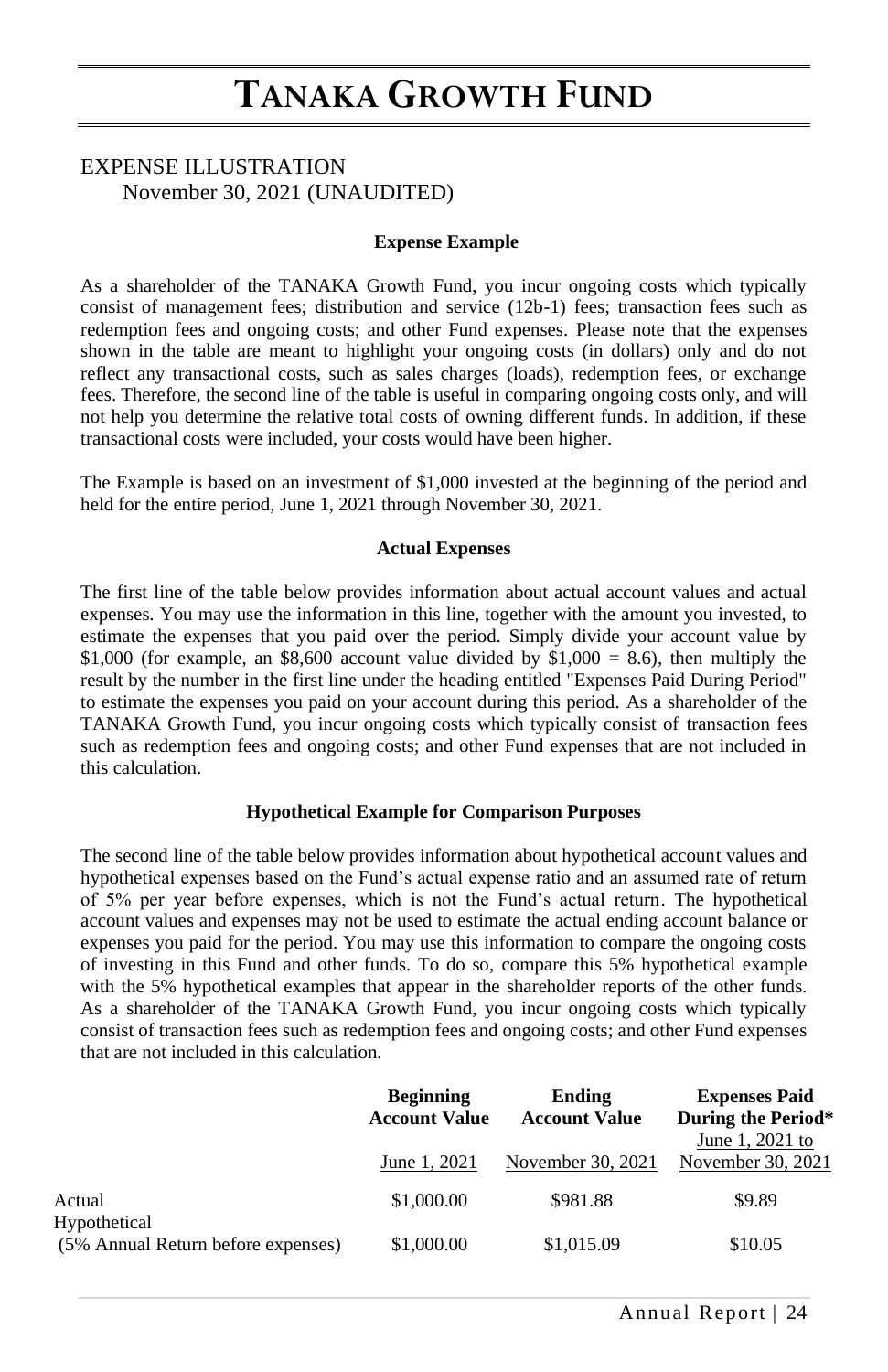### ADDITIONAL INFORMATION November 30, 2021 (UNAUDITED)

The Fund's Statement of Additional Information (SAI) includes additional information about the Directors and Officers and is available, without charge, upon request. You may call toll-free 1-877-4TANAKA to request a copy of the SAI or to make shareholder inquiries.

### **LIQUIDITY RISK MANAGEMENT PROGRAM**

The Fund has adopted and implemented a written liquidity risk management program as required by Rule 22e-4 (the "Liquidity Rule") under the Investment Company Act. The program is reasonably designed to assess and manage the Fund's liquidity risk, taking into consideration, among other factors, the Fund's investment strategy and the liquidity of its portfolio investments during normal and reasonably foreseeable stressed conditions; its short and long-term cash flow projections; and its cash holdings and access to other funding sources.

During the fiscal year ended November 30, 2021, the Trust's Liquidity Risk Management Program Committee (the "Committee") reviewed the Fund's investments and determined that the Fund held adequate levels of cash and highly liquid investments to meet shareholder redemption activities in accordance with applicable requirements. Accordingly, the Committee concluded that (i) the Fund's liquidity risk management program is reasonably designed to prevent violations of the Liquidity Rule and (ii) the Fund's liquidity risk management program has been effectively implemented.

### **INVESTMENT ADVISORY AGREEMENT RENEWAL**

At a meeting held on December 14, 2021, the Board considered the renewal of the Investment Advisory Agreement between the Fund and Tanaka Capital Management, Inc. (the "IA Agreement"). The Board began its review of the IA Agreement and discussed the Board's responsibilities and considerations when reviewing the Agreement. Independent Counsel ("Counsel") advised the Board that there are five factors set forth by the SEC as minimum considerations, each of which must be visited when considering the renewal of the IA Agreement. Counsel guided the Board through each consideration, including: (1) the nature, extent, and quality of the services to be provided by the investment advisor; (2) the investment performance of the fund and the investment advisor; (3) the costs of the services to be provided and profits to be realized by the investment adviser and its affiliates from the relationship with the fund; (4) the extent to which economies of scale would be realized as the fund grows; and (5) whether fee levels reflect these economies of scale for the benefit of fund investors.

In addition to the five factors discussed above, and to further assist the Board in making its determination as to whether the IA Agreement should be renewed, the Board had requested and received the following information: a description of the Advisor's business and any personnel changes, the Code of Ethics and insider trading policy, and a description of any material legal proceedings or securities enforcement proceedings regarding the Advisor and sub-advisors and their personnel. In addition, the Board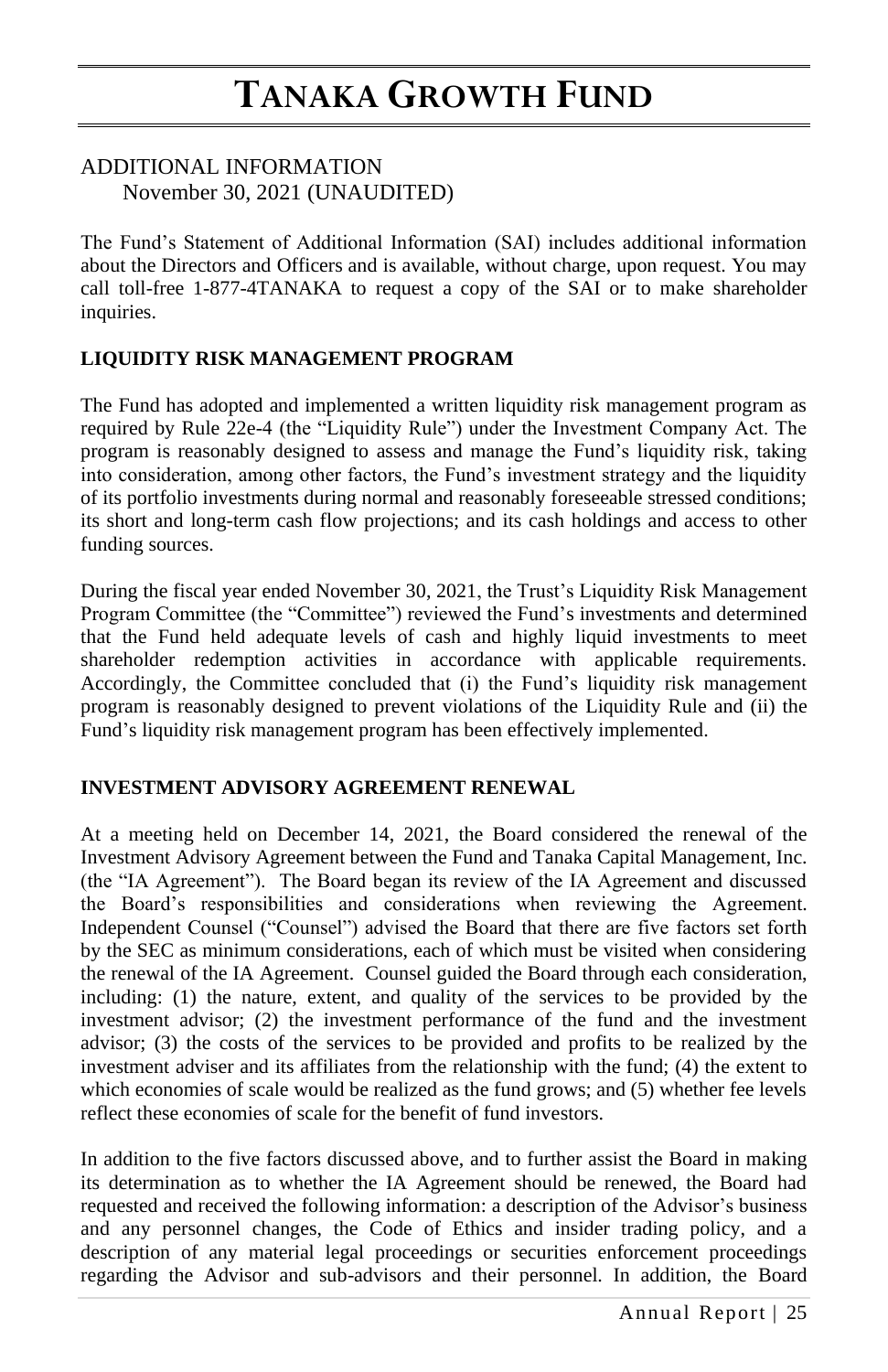### ADDITIONAL INFORMATION (CONTINUED) November 30, 2021 (UNAUDITED)

requested and received financial statements from the Adviser for relevant periods, a description of the compensation received by the Advisor from the Fund both as aggregate and in relation to fees charged by other advisors to similar funds, information relating to the Advisor's policies and procedures regarding best execution, trade allocation, and soft dollar arrangements. The materials prepared by the Advisor were provided to the Board in advance of the meeting.

The Board considered the fees charged by the Advisor in light of the services provided to the Fund by the Advisor. After full review of the materials presented and careful consideration, the Board, with the independent Directors separately concurring, agreed that the fees charged by the Advisor were fair and reasonable in light of the services provided to the Fund.

The Board then discussed the nature, extent and quality of the Advisor's services to the Fund. In particular, the Board noted with approval the Advisor's commitment to maintaining certain targeted expense ratios for the Fund, its efforts in providing comprehensive and consistent investment management to the Fund, and its efforts to maintain ongoing regulatory compliance for the Fund. The Board noted for the record that it reviewed, on a quarterly basis, performance and management reports relating to the Fund, and those prior reviews were incorporated into the Board's current considerations.

The Board discussed the Advisors current fee structure and whether such structure would allow the Fund to realize economies of scale as they grow. Accordingly, it would be premature of the Board to consider economies of scale.

The Board next considered the investment performance of the Fund and the Advisor's performance. The Board generally approved of the Fund's performance. The Board noted with approval the Advisor's ongoing efforts to maintain such consistent investment discipline. The Board also noted with approval that although the Adviser's business was not devoted exclusively to serving the Fund, the Advisor did not appear to realize any extraordinary ancillary benefits or profits deriving from its relationship with the Fund. Further considerations are discussed below.

1. The nature, quality, and extent of services furnished by TANAKA, including:

(a) That the breadth and the quality of investment advisory and other services being provided are satisfactory, as evidenced in part by the performance record of the Fund compared with the performance records of a peer group of comparable funds;

(b) That TANAKA has made significant expenditures in prior years to ensure that it has the systems and highly trained personnel necessary for it to be able to continue to provide quality service to the Fund's shareholders, including the dedication of substantial resources to TANAKA's investment and trading departments; and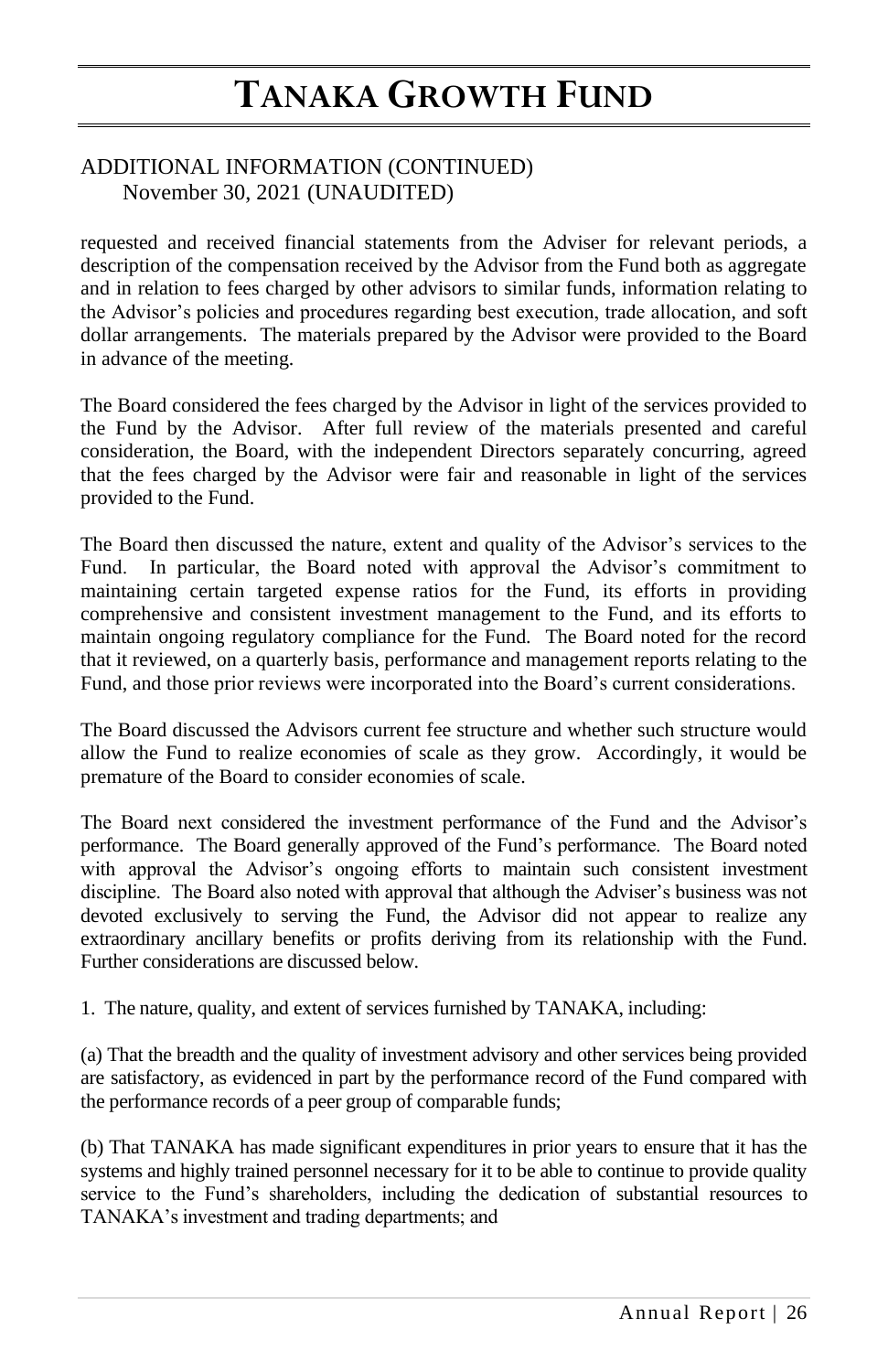### ADDITIONAL INFORMATION (CONTINUED) November 30, 2021 (UNAUDITED)

(c) That the Board is satisfied with the research, portfolio management, and trading services, among others, being provided by TANAKA to the Fund, and has determined that TANAKA is charging fair, reasonable, and competitive fees.

(d) The risks assumed by TANAKA in providing investment advisory services to the Fund including the capital commitments which have been made in the past and which continue to be made by TANAKA to ensure the continuation of the highest quality of service to the Fund is made with the recognition that the Fund's advisory relationship with TANAKA can be terminated at any time and must be renewed on an annual basis.

2. The fairness of fee arrangements, including:

(a) That upon review of the advisory fee structures of the Fund in comparison with other similar funds, the level of investment advisory fees paid by the Fund is competitive;

(b) That the expense ratio of the Fund is generally competitive;

(c) That TANAKA has contractually agreed to impose expense limitations on the Fund at a cost to TANAKA; and

(d) That the advisory and other fees payable by the Fund to TANAKA are essentially fees which would be similar to those which would have resulted solely from "arm's-length" bargaining, and may well be lower than fees arrived at solely from such arm's-length negotiation.

(e) That the fees paid to TANAKA for managing other institutional accounts (such as pension plans) are not lower than the fees paid by similarly-managed funds, and to the extent that the fees of those accounts are lower, the reasons why such accounts are less costly for TANAKA to manage.

(f) The extent to which economies of scale could be realized as a Fund grows in assets and whether the Fund's fees reflect these economies of scale for the benefit of Fund shareholders.

3. The costs borne by TANAKA in providing advisory services to the Fund and the profitability of TANAKA in light of the estimated profitability analysis which had been provided by TANAKA; and

4. The benefits to TANAKA from serving as the Fund's Advisor

After full discussion and consideration, and being no further questions or comments from the Board, the contract with the Adviser was renewed for another year.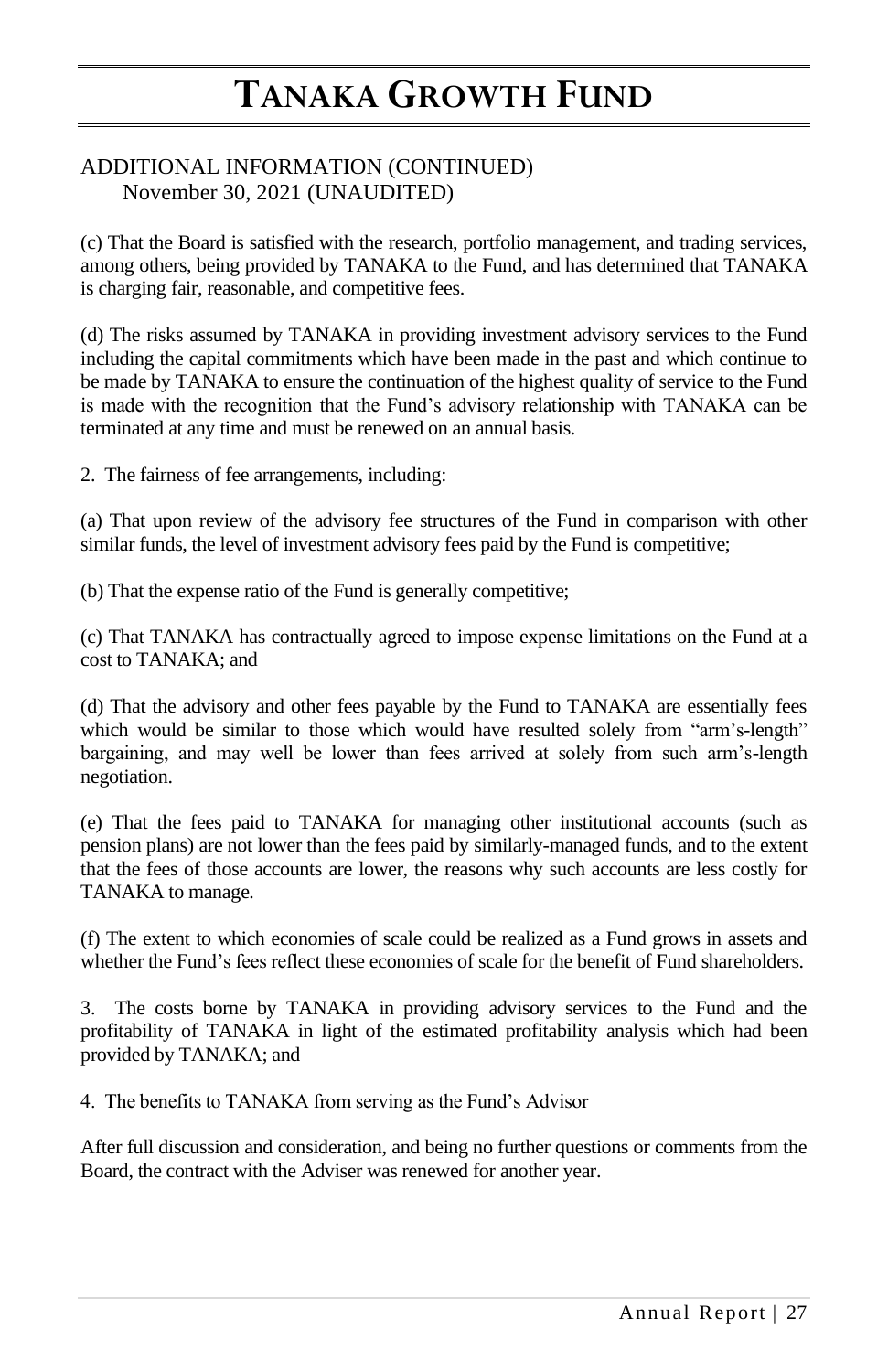### DIRECTORS & OFFICERS November 30, 2021 (UNAUDITED)

The following table provides information regarding each Director who is not an interested person of the Company, as defined in the 1940 Act.

| <b>Name</b><br>(Age)      | <b>Position(s)</b> Held<br>with Company<br>(Length of Time<br>Served) | <b>Principal Occupations</b><br><b>During Past 5 Years</b>                                                          | <b>Other</b><br><b>Directorships</b><br><b>Held by</b><br><b>Director</b> |
|---------------------------|-----------------------------------------------------------------------|---------------------------------------------------------------------------------------------------------------------|---------------------------------------------------------------------------|
| David M. Fox (73)         | Director (since 1997)                                                 | President and CEO of David<br>Fox & Associates, a<br>television programming<br>sales firm, since 2001.              | None                                                                      |
| Scott D. Stooker $(67)^*$ | Director (since 2021)                                                 | Retired: President of First<br><b>Team Communications from</b><br>1993 to 2004, a marketing<br>communications firm. | None                                                                      |

The following table provides information regarding each Director who is an interested person of the Company, as defined in the 1940 Act, and each officer of the Company.

| <b>Name</b><br>(Age)   | Position(s) Held<br>with Company<br>(Length of Time<br>Served) | <b>Principal Occupations</b><br><b>During Past 5 Years</b>                                                        | <b>Other</b><br><b>Directorships</b><br><b>Held by</b><br><b>Director</b> |
|------------------------|----------------------------------------------------------------|-------------------------------------------------------------------------------------------------------------------|---------------------------------------------------------------------------|
| Graham Y. Tanaka (73)* | Chairman, CEO and<br>President (since<br>1997)                 | President of Tanaka Capital<br>Management, Inc. since<br>1986.                                                    | Council for<br>Economic<br>Education<br>since $2018$ .                    |
| Benjamin M. Bratt (29) | Treasurer, Secretary,<br>CFO and CCO<br>(since 2015)           | Analyst at Tanaka Capital<br>Management, Inc., Mutual<br><b>Fund Services at Brown</b><br>Brothers Harriman & Co. | None                                                                      |

\* "Interested person", as defined in the 1940 Act, of the Fund because of the affiliation with Tanaka Capital Management, Inc.

 $*$  Tom Schwarz, who served as Independent Director from 1997 to 2021, unexpectedly passed away on May 11<sup>th</sup>, 2021. Scott Stooker was formally appointed as Independent Director on June 8<sup>th</sup>, 2021.

Each Director serves until the next annual meeting of shareholders or until his successor is duly elected. The Fund is not in a family of funds or a fund complex, and the only fund overseen by the Board is the Fund.

For the year ended November 30, 2021, David M. Fox and Scott D. Stooker were paid \$3,982 and \$1,167, respectively.

The address of each Director and Officer is c/o Tanaka Capital Management, Inc., 60 East 42<sup>nd</sup> Street, Suite 4000, New York, New York 10165.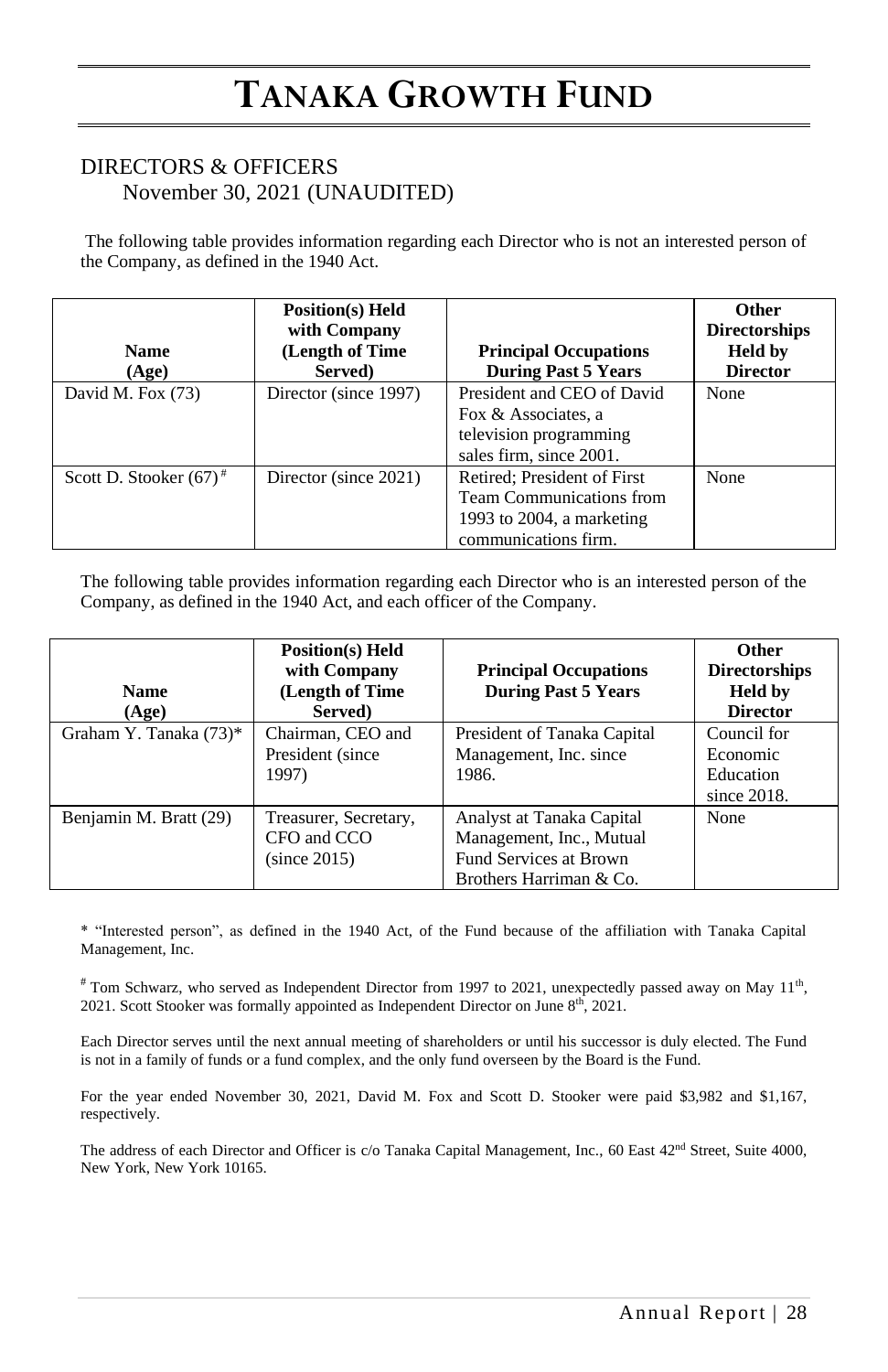This Page Was Left Blank Intentionally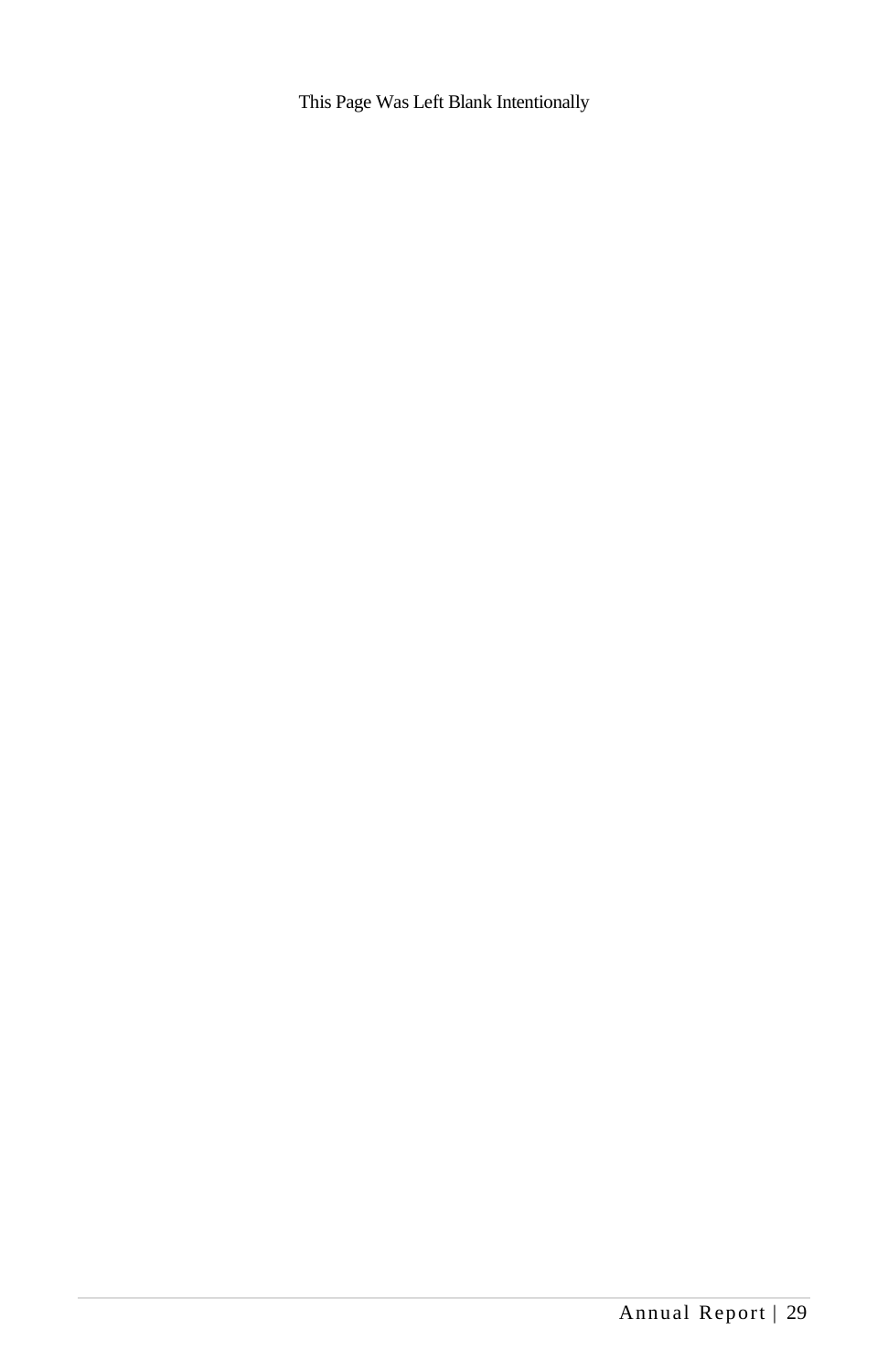This Page Was Left Blank Intentionally